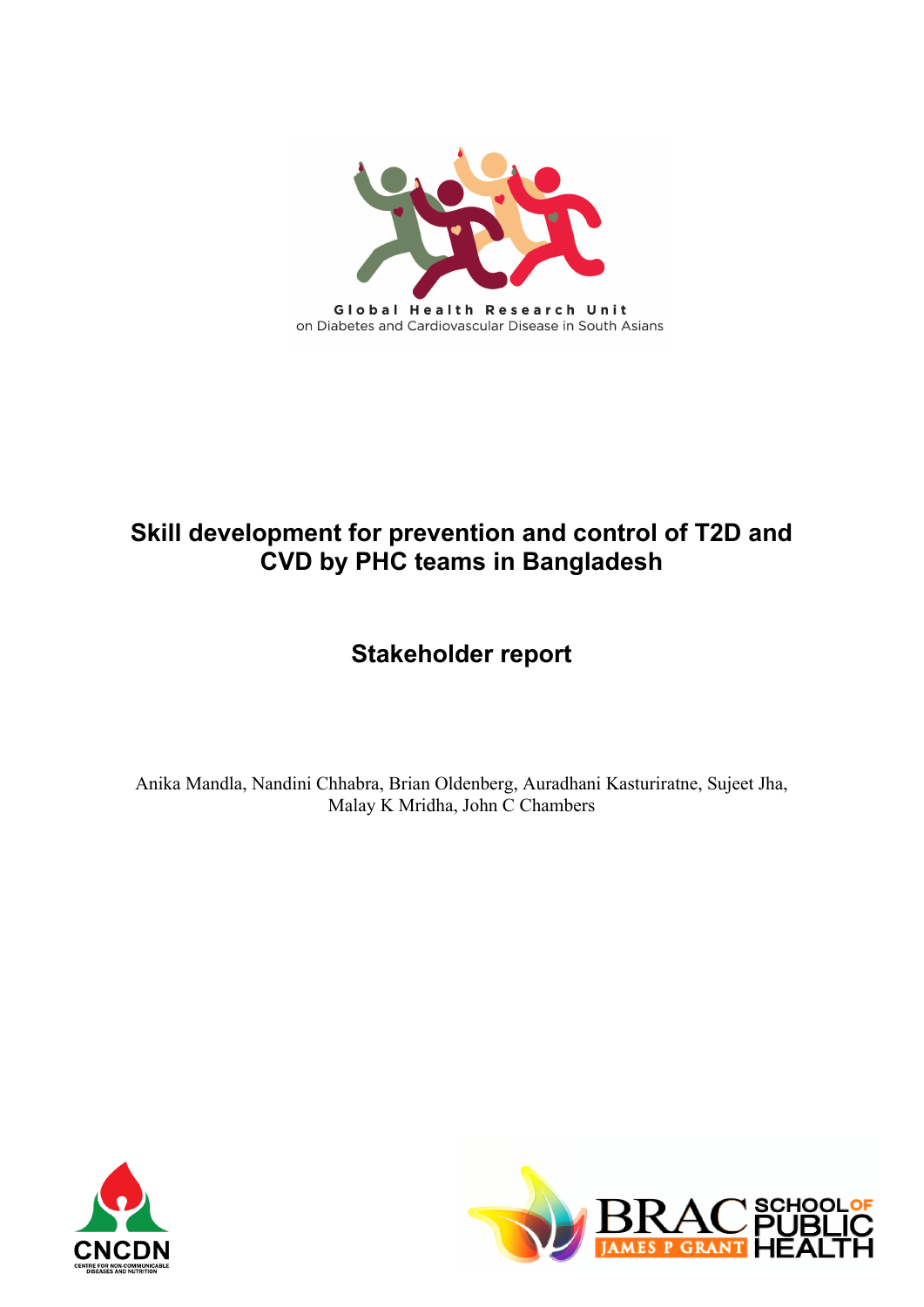

# **Contents**

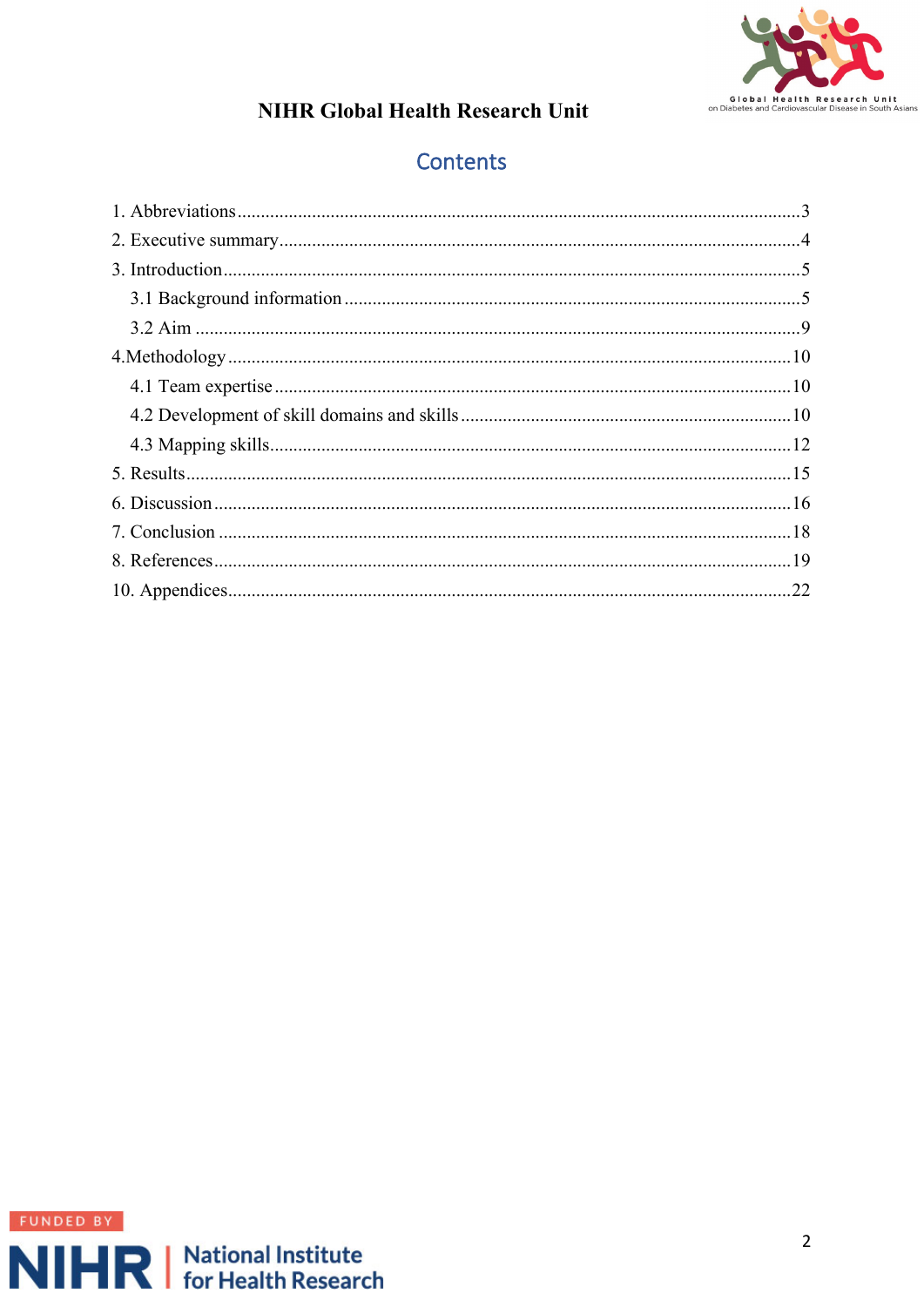

# <span id="page-2-0"></span>**1. Abbreviations**

- AHP Allied Health Professionals
- CDC Centres for Disease Control and Prevention
- CHW Community Health Worker
- COPD Chronic Obstructive Pulmonary Diseases
- CVD Cardiovascular disease
- **GHRU** Global Health Research Unit
- LMIC Lower- and Middle-Income Countries
- MO Medical Officer
- NCD Non-Communicable Disease
- PEN Package of essential non-communicable disease interventions
- PHC Primary Health Care
- SEAR South East Asian Region
- T2D Type 2 Diabetes
- WHO World Health Organisation

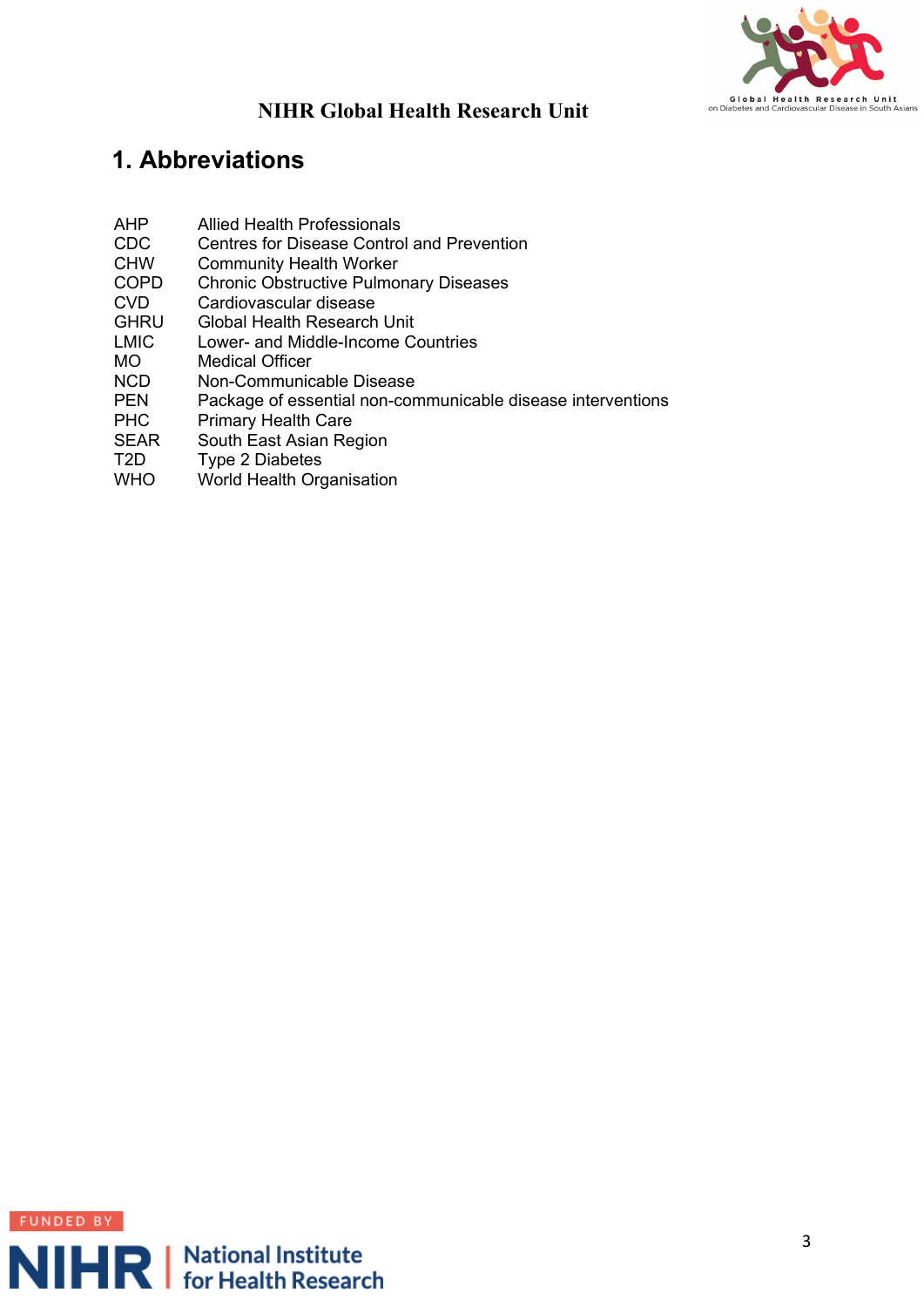

# <span id="page-3-0"></span>**2. Executive summary**

Mortality and disability due to non-communicable diseases (NCDs) are rising in South Asian countries and other lower and middle-income countries (LMICs) rapidly. A strong primary health care (PHC) system is essential for delivering universal health coverage, effective prevention, and control of NCDs and ensuring equal access for all population strata. Countries such as Bangladesh have adapted the WHO Package of Essential Noncommunicable Disease Interventions (PEN) and HEARTS in PHCs for NCD management. The approach consists of task-sharing between the PHC team members and incorporates Community Health Workers (CHWs) into care delivery for NCD management. Several NCD training manuals have been developed in countries such as Bangladesh, India, and Sri Lanka at national and local levels for the PHC workforce and are stratified by type of PHC providers, i.e., CHWs, allied health professionals (AHPs), and physicians. Although the content in these manuals covers a vast amount of NCD knowledge, the effective delivery of the content to the PHC workforce and applying this knowledge in terms of providing appropriate NCD care to the community remains a significant challenge.

The PHC workforce may face difficulties in understanding the training content, resulting in poor retention and absorption of the knowledge and skills by the PHC teams. Therefore, it is necessary to identify gaps in the existing training manuals and revise them by incorporating additional skills and knowledge that will aid the learning outcomes amongst the PHC workforce, enabling its application in the form of providing improved NCD care to the community.

This report presents our approach towards identifying the potential gaps in the current NCD training programmes for PHC teams, for the effective delivery of the healthcare interventions recommended for preventing T2D and CVD, informed by existing guidelines and care pathways. The findings of this can be used to improve the current training programmes to enhance the delivery of T2D and CVD care by PHC Teams and achieve improved outcomes for T2D and CVD.

We adopted a two-stage approach for the identification of potential areas in which current PHC training programmes for NCD might be strengthened:

- 1. **Development of skill domains and key skills –** Generating a list of skills and skill domains, relevant to NCD care provided by PHC teams. The lists were compiled for the respective levels of the PHC workforce for effective prevention, early diagnosis and community-based management of CVD and T2D using evidence-based practice and research evidence.
- 2. **Mapping skills** The review of the existing training packages against a compiled recommended skills list to identify the potential gaps that can be strengthened for effective prevention, early diagnosis and community-based management of CVD and T2D.

The findings from this report highlight the skills and knowledge areas that may be incorporated into the existing NCD packages for the training of PHC teams in Bangladesh. Our findings provide the basis for future revisions to the training programmes that could potentially enable the PHC teams to deliver improved NCD care, thereby resulting in enhanced NCD clinical and behavioural outcomes in the country.

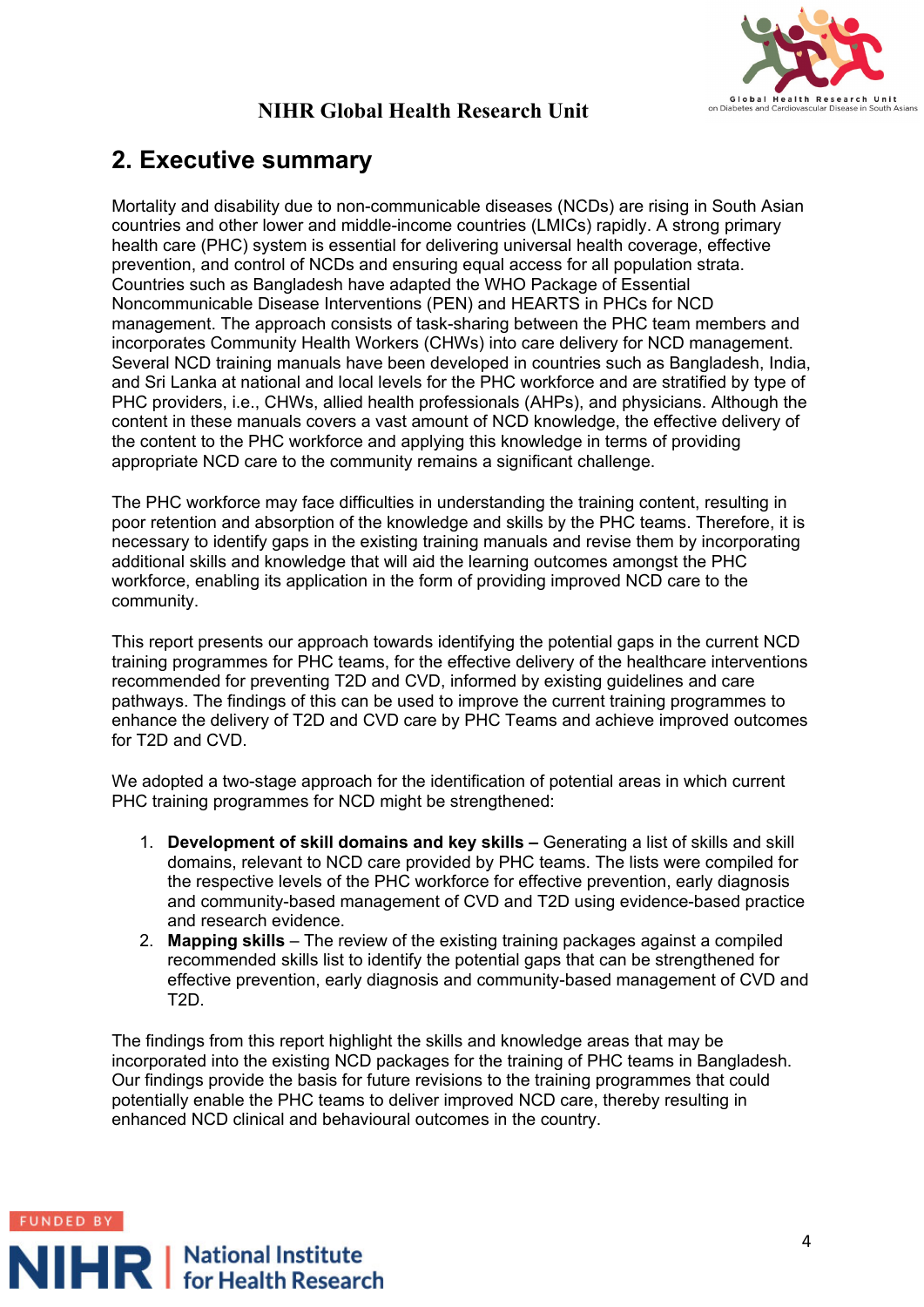

# <span id="page-4-0"></span>**3. Introduction**

#### <span id="page-4-1"></span>**3.1 Background information**

#### *The primary health care team for prevention and control of NCDs:*

In Bangladesh, Primary Health Care (PHC) system consists of the Upazilla Health Complex (UHC), a range of union level facilities such as a) Union Health and Family Welfare Centres, b) Union Sub-centres/Rural Health Centres, and c) community clinics. There are over 424 Upazila Health Complexes (UHCs) at sub-district level. There is one UHC in each subdistrict, except for the sub-districts, which are district headquarters and are served by the district hospitals. The UHCs are mostly 50 bedded facility though there are 65 UHCs with 31 beds and 11 UHCs with 10 beds in each of them. The UHCs are staffed by physicians and nurses in addition to the SACMOs, Pharmacists and other allied health staff. The union level facilities may have physicians (Medical Officers). However, in most of the facilities only outpatient services are provided and the services are provided by Sub-assistant Community Medical Officers (SACMO).Community Clinics (CC) are the lowest level public health facility for curative care and are staffed primarily by the Community Health Care Provider (CHCP). Each CC covers a population of approximately 6,000 and provides health, family planning and nutrition-related services. There are nearly 14,000 operational CCs. The government manages them in partnership with the community through Community Groups (CGs) and Community Support Groups (CSGs).

Directorate General of Health Services (DGHS) of Bangladesh has identified the WHO Package of Essential Noncommunicable Disease Interventions (WHO PEN) for primary health care (PHC) in low-resource settings as a suitable approach to address the problem of NCD. DGHS has initiated the steps to adapt the WHO PEN protocol for Bangladesh in 2019 through the inputs obtained from expert working groups. This customised protocol contains guidelines for screening and management of (1) hypertension, (2) diabetes and (3) cardiovascular disease using total CVD risk approach and covers diagnosis, treatment and referral.

This guideline designates the physicians, SACMO and nurses stationed at UHC at the subdistrict level as the key health personnel for implementing NCD services at PHC level. Each UHC is supposed to have an NCD corner. The NCD corners will see patients referred by the CHCPs from the CCs. The health assistants who are primarily involved with immunization will also provide community-based NCD services especially counselling for risk factors.

Figure 3.1 summarizes different kinds of government facilities along with service providers and management structure.

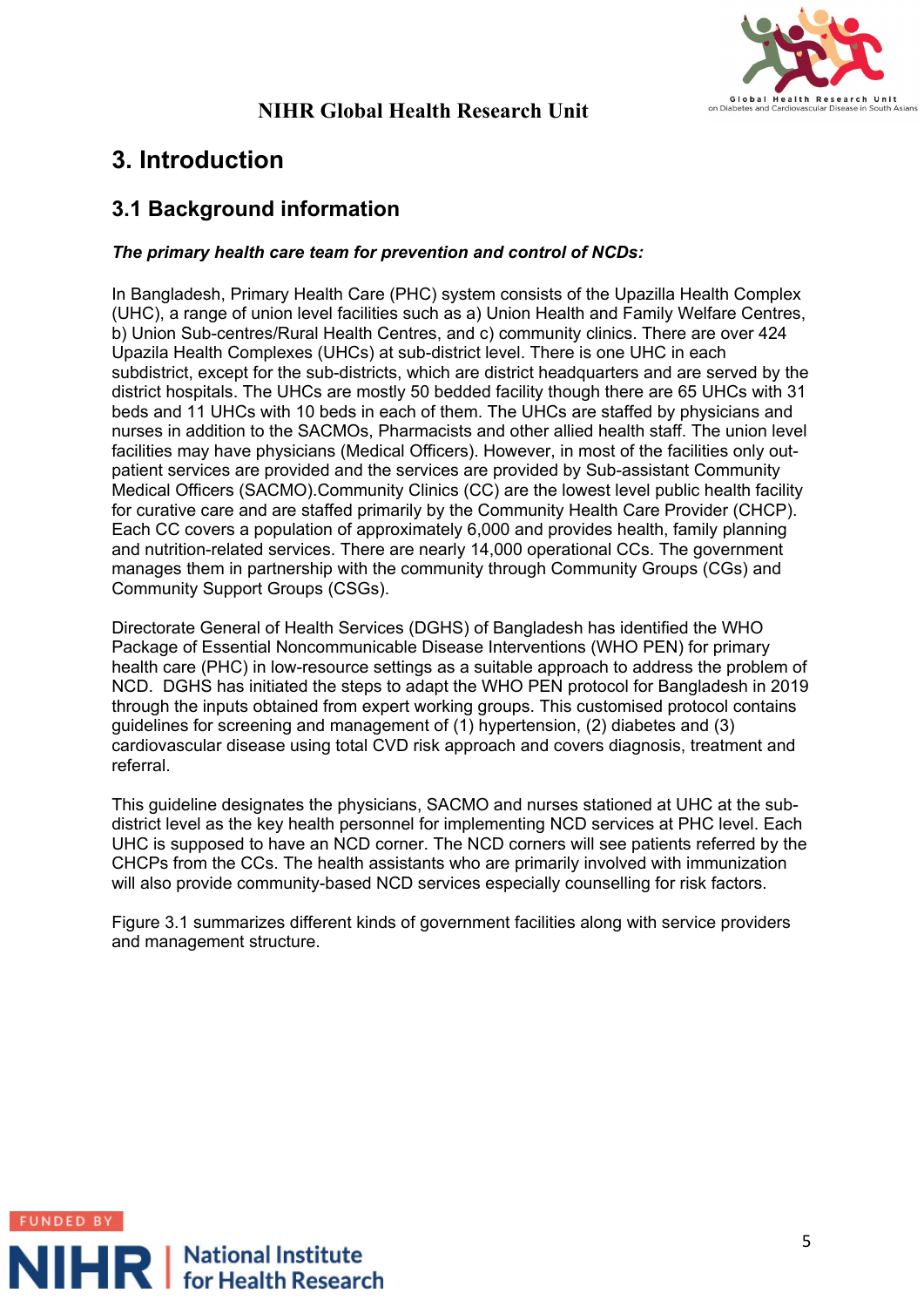



Figure 3.1: Types of facilities from national to the ward level, with managerial hierarchy (Source: Bangladesh Health Bulletin 2019, DGHS)

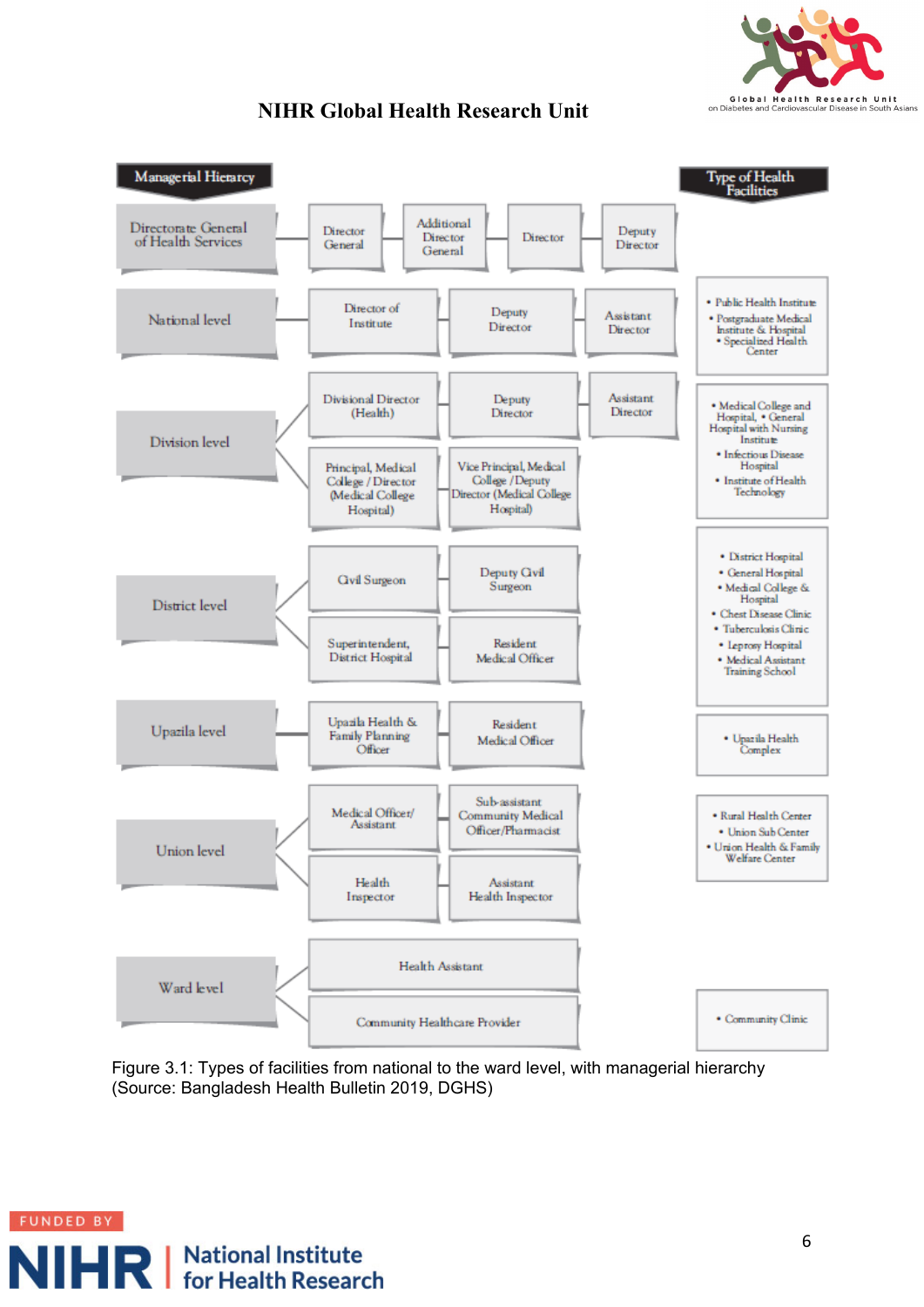

According to research, CHWs can have an effective role beyond maternal and child health. Specifically, their involvement in the prevention, early diagnosis and community-based management of CVD and T2D in low resource settings. Research suggests that CHWs can take on tasks such as screening, providing health education, scheduling referrals and conducting follow-ups amongst members of the community<sup>2,3,4,5</sup>. Along with providing essential healthcare services to the community <sup>6</sup>, CHWs are cost-effective and well accepted by the community  $<sup>7</sup>$  as they share cultural, linguistic and economic backgrounds with the</sup> members of the community.

The usefulness and effectiveness of including trained CHWs in interventions to obtain effective clinical outcomes for NCDs have been shown in several studies carried out in LMICs including India, wherein patients were found to have an improvement in their HbA1c,<sup>8,9</sup> blood glucose,<sup>10,11</sup> systolic,<sup>11</sup>,<sup>12,13,14,15</sup> and diastolic,<sup>11,12,14</sup> blood pressure, weight  $13,10$ , waist-hip ratio,<sup>8</sup> waist circumference, <sup>8</sup> BMI  $13,10$  and cotinine levels  $16$ . Additionally, a number of randomised controlled trials indicate the positive impact of CHW intervention in knowledge, glycaemic control, low-density lipoprotein level and other risk factor control<sup>17</sup>. Furthermore, a systematic review of trials that utilised CHWs for primary prevention or early detection strategy in the management of NCDs in LMICs revealed that compared with standard care, using CHWs in health programs have the potential to be effective in LMICs, particularly for tobacco cessation, blood pressure and diabetes control<sup>18</sup>. In rural India, findings suggest that CHWs can be trained to provide health education on hypertension and support hypertensive individuals<sup>19.</sup> The available evidence, therefore, demonstrates, at least in research trials, that an adequately trained PHC team, including CHWs, AHPs and physicians can bridge the provider gap in low-income nations and provide expanded NCD care.

#### *Package of essential non-communicable disease interventions (PEN), HEARTS and skill development of primary health care team*

The WHO has also identified the need for proactive, long-term, patient-centred, communitybased and sustainable NCD care, delivered through PHC teams, to achieve impact against NCD at population scale. To facilitate this, the WHO has developed a package of essential NCD interventions (WHO PEN) <sup>20</sup> for PHC teams in low-resource settings. The package includes a prioritised set of cost-effective lifestyle and pharmacological interventions that can be delivered to prevent and control NCDs, including a reduction in tobacco and alcohol consumption, weight regulation, improved diet, increased physical activity, and pharmacological measures for prevention and control of CVD and T2D. The package comes with tools to assess the needs and capacity of the health system, guidelines to implement the interventions, strengthen the health system, and evaluate impact. In 2016, the WHO, in collaboration with the CDC, launched another technical package known as HEARTS 21 to focus specifically on prevention and control of CVD. HEARTS is aligned with and builds on the WHO PEN. Their approach typically involves task sharing and incorporates CHWs into care delivery for chronic disease management

The governments of the countries in the South-East Asia Region (SEAR) have agreed to adopt both the WHO PEN and HEARTS interventions in PHC. They have attempted to incorporate the approaches into national guidelines and policy. Bhutan was one of the first countries that piloted the WHO PEN intervention using an integrated approach that included T2D management and involved non-physical health workers in the PHC setting. The implementation of the PEN intervention led to an improvement in blood pressure, diabetes control and a reduction in CVD risk<sup>22</sup>. Additionally, an economic evaluation performed on the PEN intervention for PHC in Bhutan<sup>23</sup> supported WHO's claim that the WHO PEN is costeffective and feasible to implement in all countries 24.



# **NIHR** | National Institute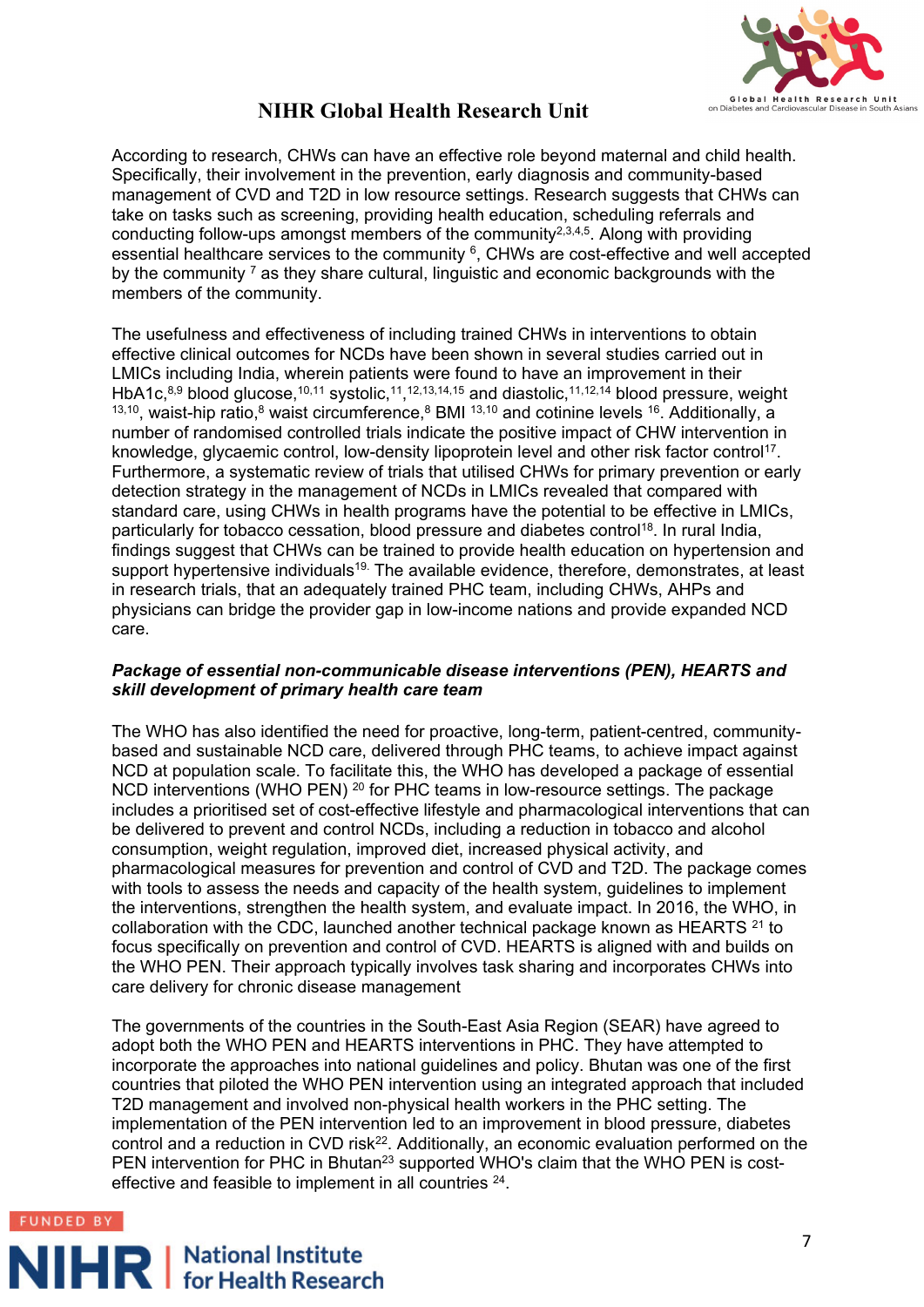

In other SEAR countries such as in India and Thailand, NCD training manuals have been developed at national and local levels<sup>25</sup> to target PHC teams and are stratified by skill level. For example, India has distinct NCD training manuals in the PHC setting for each of the skill levels, i.e. MO, AHP and CHW as they recognise that each role varies in terms of their roles and the complexities of the tasks that they are required to carry out.

Although the content of the training packages currently being used by the SEAR countries covers a vast amount of NCD knowledge and skills, the most significant challenge of this remains the translation of the training content delivered to the PHC workforce to the community in the form of appropriate NCD care and thus improved clinical outcomes. The presence of NCD knowledge, e.g. disease signs and symptoms, risk factors and complications and administering diagnostic tests in training packages is evident. However, research indicates the importance of including additional skills that have proven to contribute towards achieving enhanced clinical outcomes. Skills pertaining to behavioural skills, skills and techniques that work towards changing one or more determinants of an individual's behaviour such as non-confrontational interviewing skills,<sup>10,11</sup> goal setting,<sup>14</sup> social support, 9,14 counselling, 13,14,16 context tailored advice, <sup>12,14</sup> and increasing health-seeking behaviour <sup>15</sup> have been incorporated into PHC training for NCD care. Additionally, the effectiveness of incorporating skills that allow the effective delivery of healthcare services such as active listening, $8 \text{ problems}$  solving,  $10,11,13,14$  communication skills and strategies,  $8,13$ use of equipment and tools,  $8, 13$  scheduling appointments,  $13,14$  administering follow- up calls  $13$ and text reminders, <sup>14</sup> and recording and maintaining documentation  $8,9,13,16$  for the successful implementation of NCD care in LMIC PHC systems has been demonstrated.

Although various factors contribute to the successful implementation of NCD care in LMIC PHC systems, the quality of training provided to the PHC workforce has been proved to be effective in improving clinical measures, behaviours and thus health outcomes in NCD intervention programmes in LMICs.

Consequently, it is beneficial to ensure that current NCD training manuals for PHC teams in Bangladesh should adequately cover the required NCD, behavioural and health service delivery knowledge and skills. The incorporation of the knowledge and skills pertaining to all three areas could result in a comprehensive training programme that could potentially improve the delivery and fidelity of NCD interventions and thus clinical outcomes in the country.

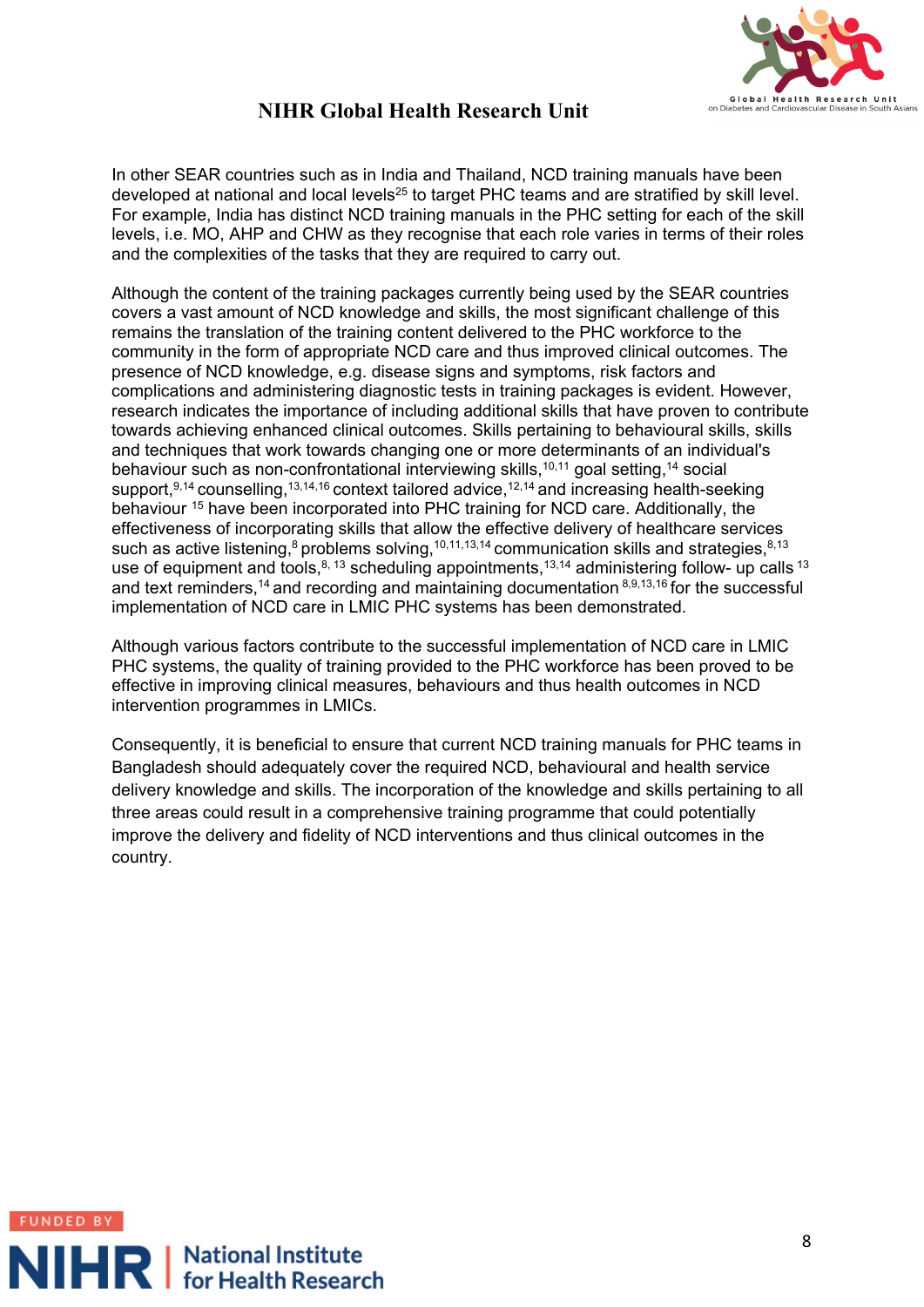

#### <span id="page-8-0"></span>**3.2 Aim**

Our overall aim was to evaluate current PHC training programmes for NCD in Bangladesh to identify potential areas in which these programmes might be strengthened, thereby supporting the effective delivery of interventions for the prevention and control of NCDs by PHC teams.

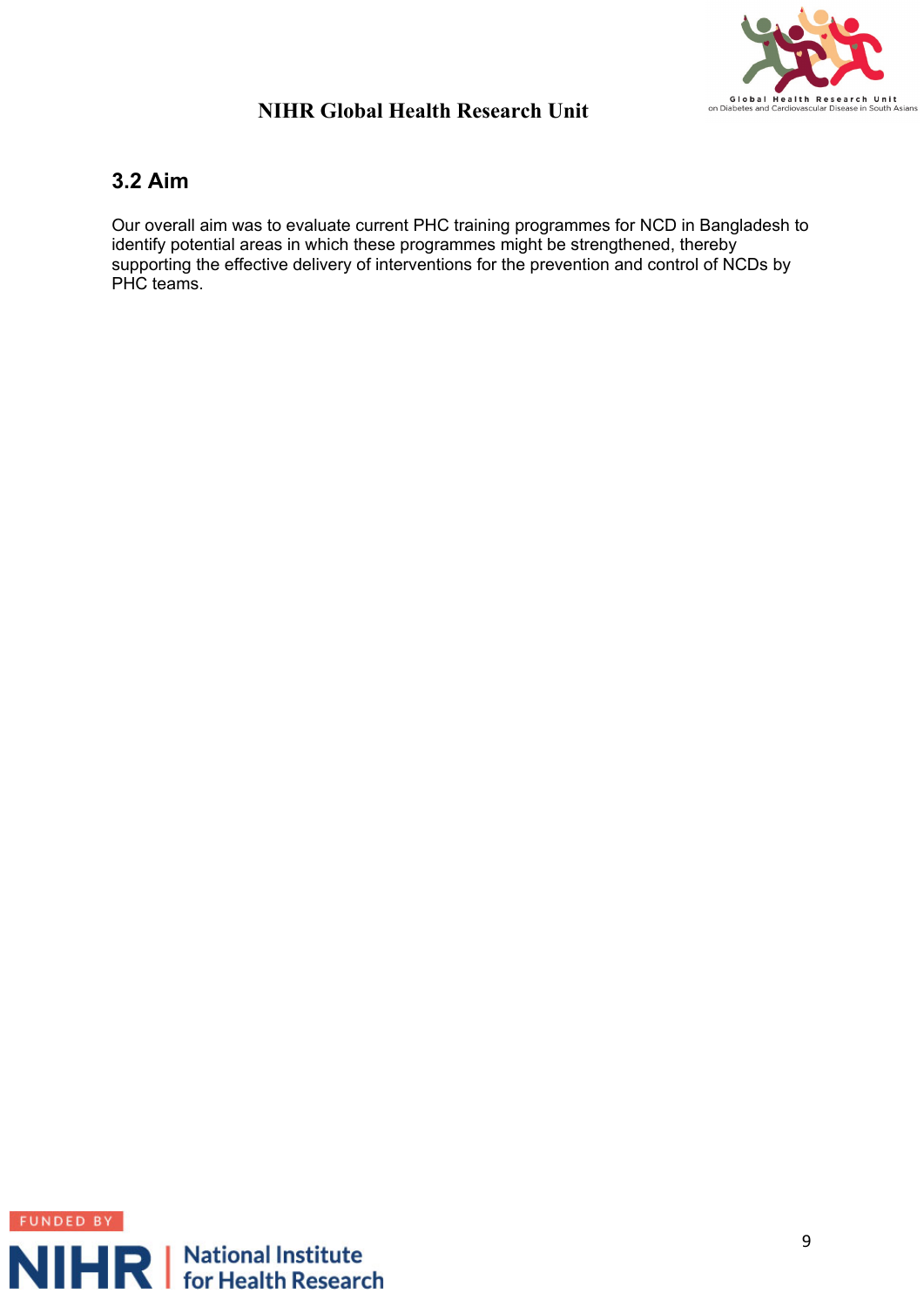

# <span id="page-9-0"></span>**4.Methodology**

## <span id="page-9-1"></span>**4.1 Team expertise**

The members of the GHRU research team were drawn from a variety of disciplines including medicine, NCDs, public health, Bio-technology, technology and were from five countries (India, Sri Lanka, Bangladesh, Australia and England). The members were active in their fields and engaged in investigating, designing and/or delivering NCD interventions, including behaviour change interventions. The members agreed to take part and were actively involved in sharing their discipline expertise.

## <span id="page-9-2"></span>**4.2 Development of skill domains and skills**

Given that the PHC workforce is currently unable to provide adequate NCD care to the community as reflected by the disease burden in the country, it is likely that there is a gap in the skills and knowledge in current PHC training programmes. The GHRU research team compiled a recommended list of skill domains and their respective skills that may aid in bridging the existing gap in knowledge and skills. The additional knowledge and skills have been included as a means of enhancing the learning outcomes for the PHC workforce and their ability to apply the knowledge and skills in the form of providing effective and efficient NCD care to the community.

The components (skill domains and their respective knowledge and skills) have been designed for the 3 respective levels of the primary health care workforce (CHWs, AHPs and MOs) capturing the difference in their roles and their level of complexity. The components include both didactic and practical components for the effective prevention, early diagnosis and community-based management of NCD.

#### 4.2.1. Skill domains

Three skill domains were developed in an attempt to capture the knowledge and skills required for PHC teams to deliver NCD interventions. A rigorous literature review indicated that interventions delivered by PHC teams, achieving effective clinical outcomes in low resource settings, trained members of the PHC team with a range of skills and knowledge. The skills and knowledge included in these studies fell under three themes. The first theme was 'NCD knowledge and clinical skills', consisting of providing an overview of the disease, risk factors, complications, anthropometric measurements, calculating BMI, measurement of blood glucose and pulse rate, details of medications for the disease, medication adherence, foot care, lifestyle strategies and guidelines. The second theme was life style intervention and behavioural change skills, skills that enable the PHC workforce to move beyond conceptual understanding to demonstrated ability. The skills in this domain included concepts such as interviewing techniques, goal setting, social support, counselling techniques, providing context tailored advice, and ways of increasing health-seeking behaviour. The third theme included skills pertaining to service delivery, skills that ensure tasks are executed appropriately such as ethics and confidentiality, use of equipment and tools, scheduling appointments and follow-ups and maintaining the required documentation.

Considering the improved clinical outcomes evidenced in the studies carried out in LMIC settings, and the relevance of skills and knowledge with the three themes mentioned above in

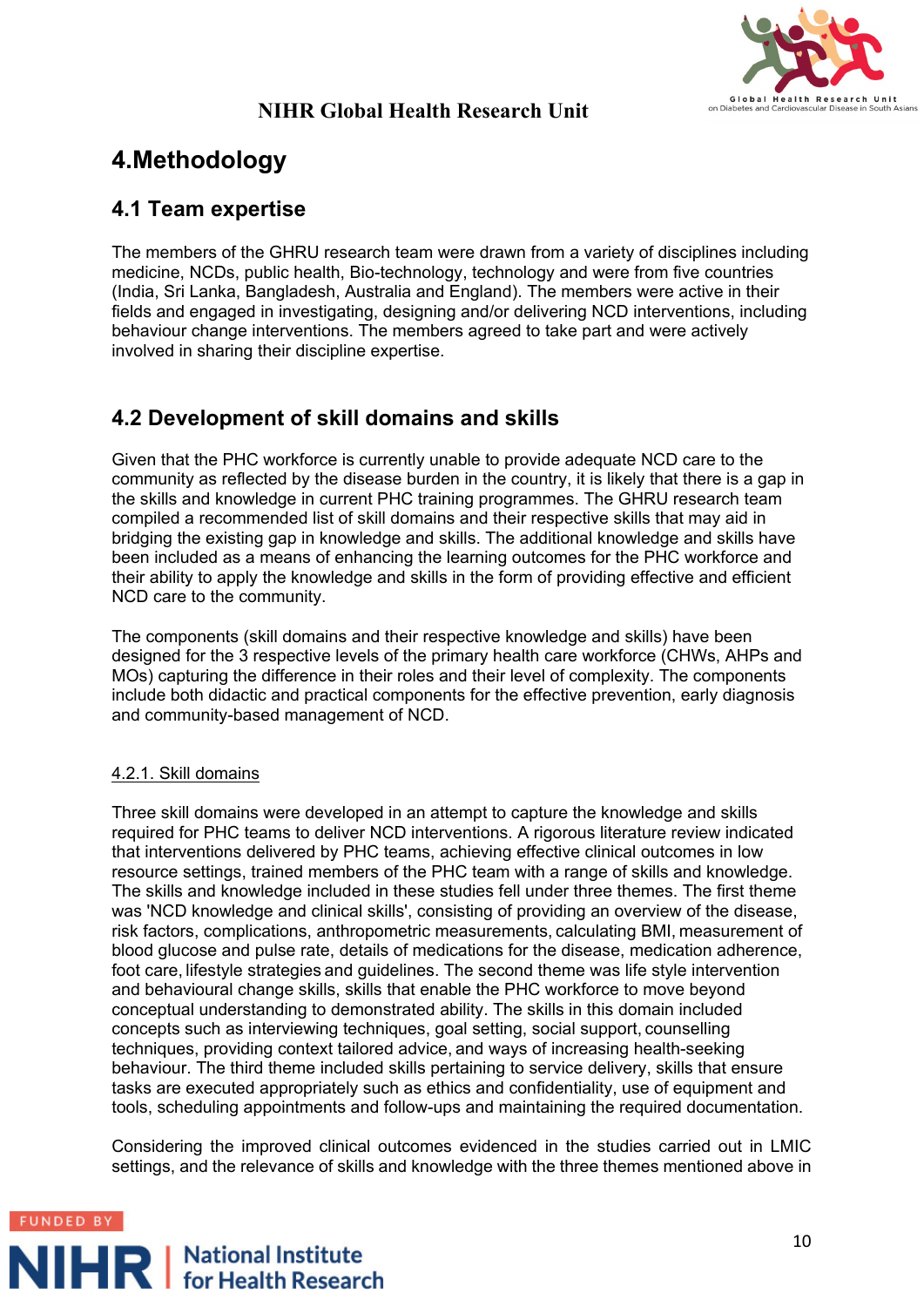

the reviewed studies, the GHRU research team included the three themes in the study. The team, however, named the themes in a way that would indicate what is included in the themes. Additionally, a description for each domain was included in order for them to be distinct, easily distinguishable from one another. The three skill domains and their description have been outlined in **Table 4.2**.

#### **Table 4.2: Skill domains and their descriptions**

| Domain | Domain name                                           | <b>Domain Description</b>                                                                                                                                                                                                                                                          |
|--------|-------------------------------------------------------|------------------------------------------------------------------------------------------------------------------------------------------------------------------------------------------------------------------------------------------------------------------------------------|
|        | Knowledge and Clinical skills                         | Practical understanding of NCD and relevant<br>clinical skills to manage it (Screening, risk<br>stratification, clinical review of patients,<br>measurements, cut-off values, use of<br>equipment and tools, clinical management,<br>identifying patients, community mobilisation) |
| 2      | Lifestyle intervention and<br>behaviour change skills | Specific capabilities that have been<br>demonstrated to change a behaviour (Healthy<br>diet, salt reduction, weight management,<br>physical activity, tobacco cessation,<br>prevention of harmful use of alcohol and<br>medication adherence)                                      |
| 3      | Care delivery skills                                  | Capabilities to manage patient care efficiently<br>and effectively (e.g. record keeping,<br>scheduling appointments and patient care<br>coordination, communication skills, problem-<br>solving, basic information technology (IT)<br>literacy)                                    |

#### 4.2.2. Knowledge and skills

After an extensive review of the literature to select the skill domains, the GHRU research team had a wealth of knowledge regarding the knowledge and skills required for the respective skill domains, and those that will aid the successful implementation of NCD care, by the PHC team in Bangladesh. Additionally, the expertise offered by members of the GHRU team was extremely vital and beneficial in the development of the recommended knowledge and skills. Different approaches were used to develop the knowledge and skills for each domain.

Domain 1. Knowledge and Clinical skills: The development of the list of skills and knowledge was supported by research evidence carried out in LMICs, including India wherein the NCD interventions implemented by the PHC workforce resulted in improved clinical outcomes. However, the majority of the recommended skills and knowledge were listed after reviewing current NCD guidelines, care pathways, along with the clinical expertise offered by the clinicians in the GHRU research team. The initial list of knowledge and skills was developed and reviewed by various members of the team. Appropriate revisions were made before the list was finalised.

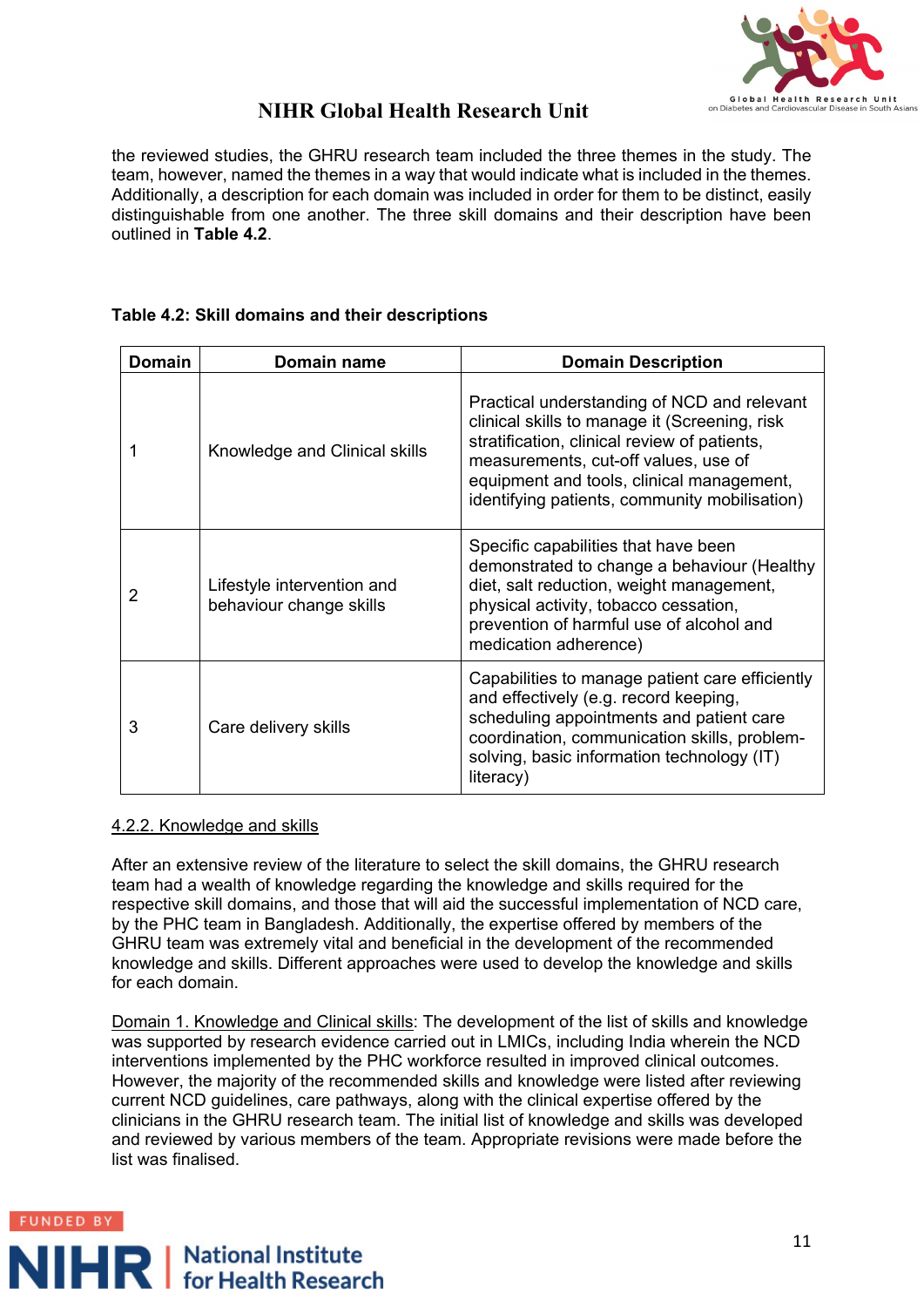

Domain 2, Lifestyle intervention and behaviour change skills: After reviewing research carried out in similar settings, the presence of skills relating to this domain was apparent. However, the various types of behaviour change techniques in these studies varied depending on the study objectives. The GHRU research team acknowledged the importance of this domain. However, due to the use of various behaviour change techniques in each of the studies, the extent to which these findings can be generalised across behaviours and health conditions was debatable. Therefore, a decision was made to include numerous behaviour change techniques that could be applied to a range of behaviours depending on the behaviour change required and could be used in conjunction to other behaviour change techniques to achieve a higher success rate in terms of behavioural changes. Consequently, the behaviour change technique taxonomy, an extensive taxonomy of 93 consensually agreed, distinct behaviour change techniques  $^{26}$  was reviewed. The use of these techniques and its effectiveness in previous research led to the decision of using this taxonomy of behaviour change techniques and the associated definitions and examples.

Domain 3. Care delivery skills: The skills for this domain were developed using our findings from our initial research during the development of the three domains that indicated the importance of incorporating skills that enable the PHC workforce to carry out their tasks and provide health care effectively and efficiently. The clinicians in the team provided their insights on the same. There is a lack of evidence on NCD interventions delivered by PHC teams using digital platforms. The technical experts in the team, therefore, played a crucial role in the guidance of the skills required by the PHC workforce to provide NCD care using technology, e.g. maintaining patient records on a database, scheduling electronic appointments and referrals, using appropriate medical equipment etc. The initial list of knowledge and skills was developed and reviewed by a number of clinicians and technical experts on the team. Appropriate revisions were made before the list was finalised.

#### <span id="page-11-0"></span>**4.3 Mapping skills**

The existing NCD training documents for the PHC workforce that are currently being used in Bangladesh were mapped against the recommended and identified skill domains and their respective skills for the three levels of the PHC workforce. This task required two members of the team (investigators) to go through the list of skills for each domain and mark a skill as being present, not present or one that requires adaptations/enhancements and provide any additional comments if required. The exercise was carried out with the aim to identify the gaps in the current training documents that could then be added and/or enhanced for effective prevention, early diagnosis and community-based management of NCD.

The following are the steps followed to complete the mapping skills exercise:

#### 4.3.1. Existing PHC NCD training documents

An investigator, resided and worked in Bangladesh, was required to provide the most up to date versions of the training documents used to train the PHC workforce of the country (**See Table 4.3**). These documents could include trainer/facilitator guides, NCD quidelines, tools, e.g. flipcharts and posters and any other supplementary materials such as presentations, videos that were used in the delivery of these PHC training.

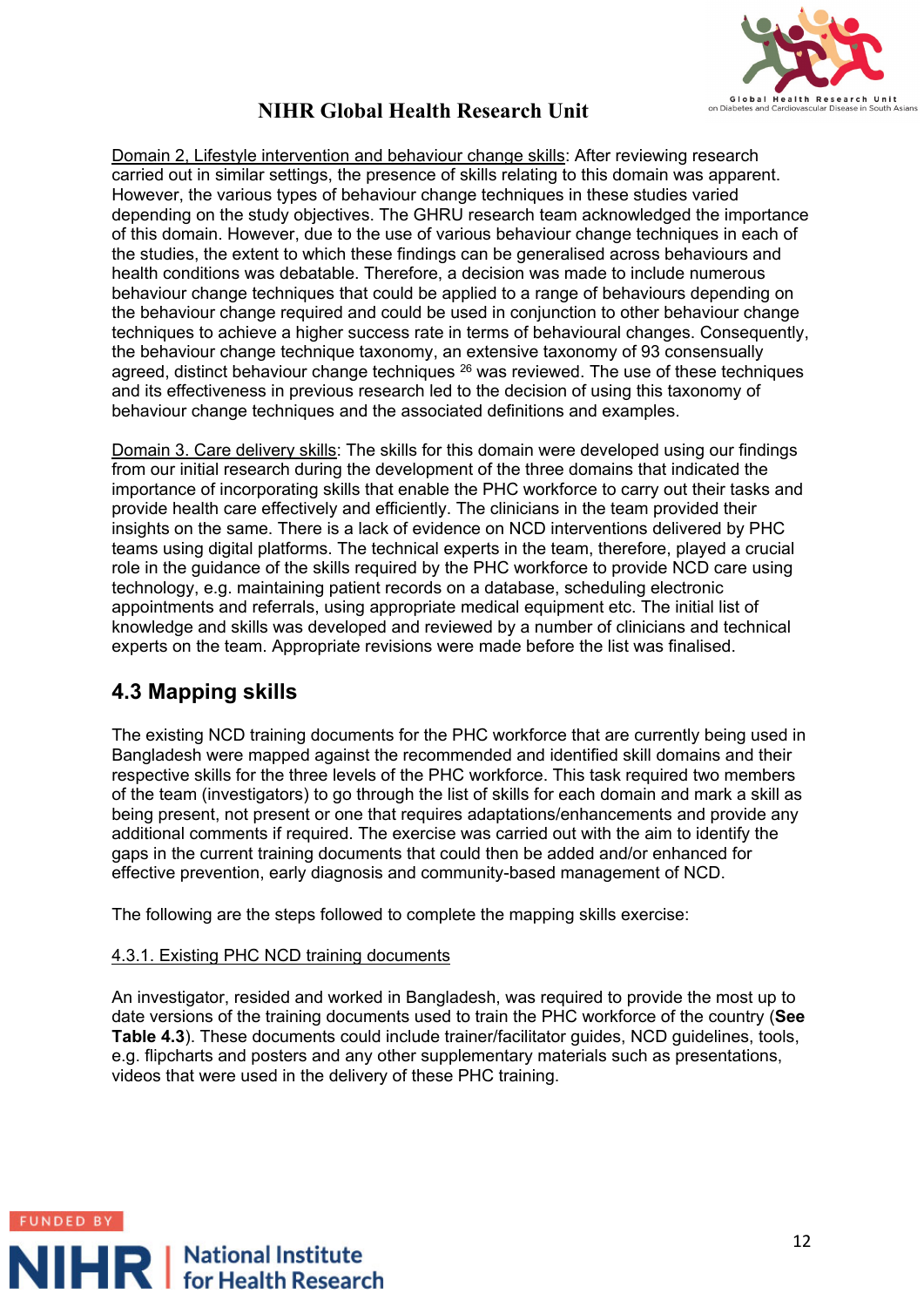

| Table 4.3: Existing NCD training documents for PHC teams in Bangladesh, India and |  |
|-----------------------------------------------------------------------------------|--|
| Sri Lanka                                                                         |  |

| Country    | <b>CHW</b>                                                                                                                                                                                                              | <b>AHP</b>                                                                                                                                                                                                                                                       | <b>MO</b>                                                                                                         |
|------------|-------------------------------------------------------------------------------------------------------------------------------------------------------------------------------------------------------------------------|------------------------------------------------------------------------------------------------------------------------------------------------------------------------------------------------------------------------------------------------------------------|-------------------------------------------------------------------------------------------------------------------|
| India      | ASHA NCD<br>Module (2017)                                                                                                                                                                                               | $1_{\cdot}$<br>Multi-Purpose<br>Workers (MPW)-on<br>Prevention, Screening &<br>Control of NCD (2017)                                                                                                                                                             | Module for MOs<br>1<br>for Prevention,<br>Control & PBS of<br>Hypertension,<br>Diabetes & Common<br>Cancer (2017) |
| Sri Lanka  | 1.                                                                                                                                                                                                                      | Manual for NCD screening (2012)                                                                                                                                                                                                                                  |                                                                                                                   |
| Bangladesh | Facilitators'<br>$1_{-}$<br>guide for<br>training of<br>trainers on risk<br>factors of Non-<br>communicable<br>diseases and<br>behavioural<br>interventions<br>(2019)<br>2.<br>Flip chart NCD<br>version (in<br>Bangla) | 1. Facilitator's guide on the Bangladesh package<br>of essential Non-communicable disease<br>interventions (PEN) for primary healthcare (2019)<br>2.<br>Participant workbook and personal Health<br>record (2019)<br>3.<br>and G.2 (11 PowerPoint presentations) | Module A, B, C.1, C.2, C.3, C.4, D, E, F, G.1                                                                     |

#### 4.3.2. Mapping procedures

The mapping exercise was carried out by the in-country (Bangladesh) and an out of country investigator (from Sri Lanka), both of whom were nominated by the GHRU research team. The investigators were briefed about the aim and the procedures of the exercise. They were also given a Standard Operating Procedures manual to ensure both the investigators followed the same procedures.

Mapping investigators were requested to provide page/sections numbers as references for when a skill was present. The page/section numbers would come in use, mostly when there was a difference in opinion amongst the two investigators.

#### 4.3.3. Collating and comparing results

The results from the two mapping investigators (in and out of the country) were compiled and presented alongside each other, to compare the two responses. The investigators' responses were then colour coded to indicate and highlight the following:

- 1) **Agreements***:* When the two investigators had the same response, i.e. Both the investigators marked skill as being present and provided the same page/section references OR both the investigators marked skill as NOT being present
- 2) **Disagreements**: When the two investigators have different responses, i.e. One investigator marked skill as being present, and the other investigator marked the

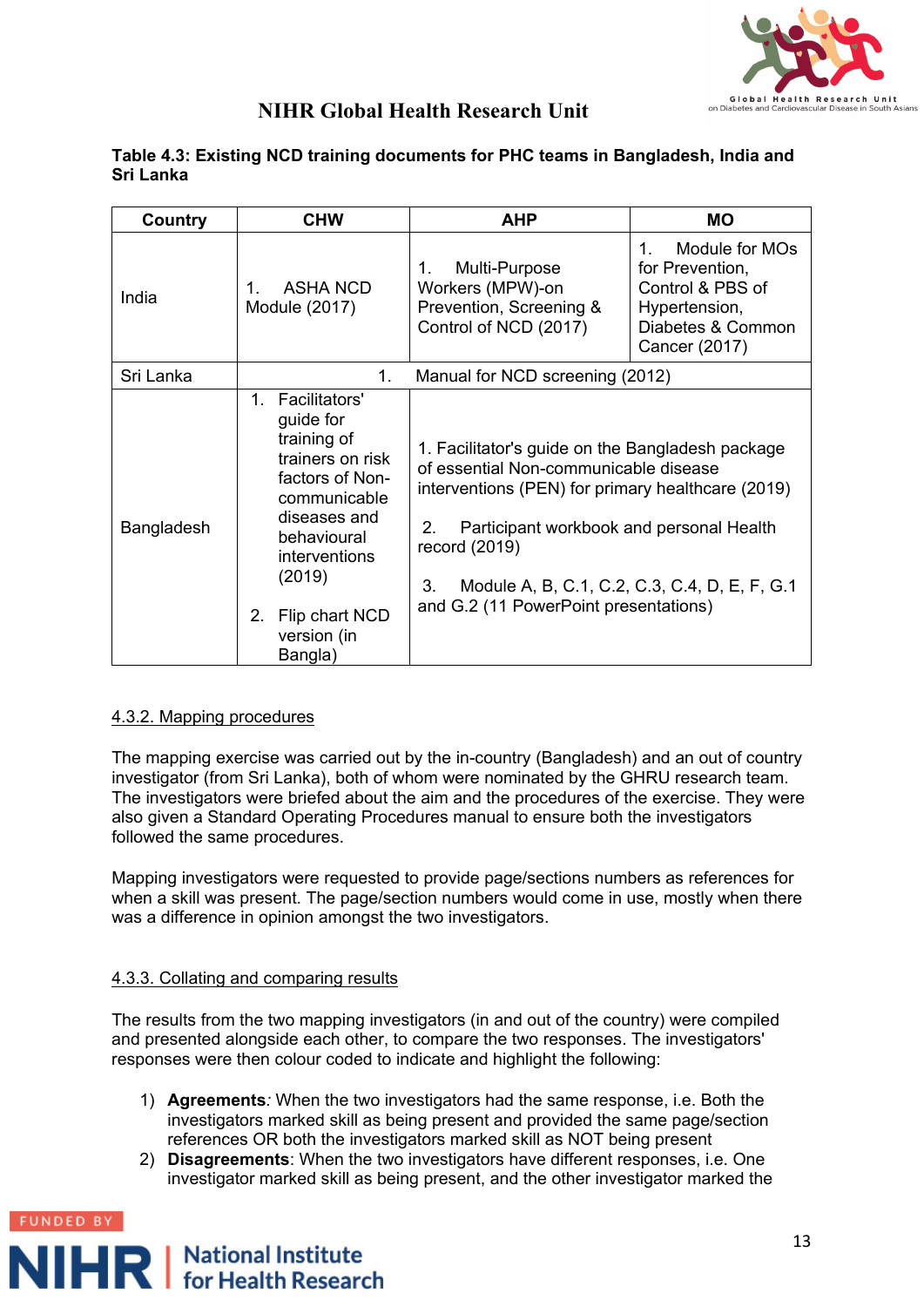

same skill as NOT being present, OR the two investigators marked skill as being PRESENT but provided different page/section references, e.g. One investigator provides page numbers 1-5 and the other provides page numbers 31 and 12 as references

- 3) **Partial agreements**: When the two investigators mark a skill as being present BUT provide overlapping page/section references, e.g. One investigator provides page numbers 1-5, and the other provides page numbers 4-7 as references
- 4) **Incomplete skill:** When the two investigators mark a skill as being present, and both investigators provide comments that mention that the skill is incomplete, i.e. partial information for the skill has been presented in the training manual

#### 4.3.4. Resolving discrepancies

When there was a disagreement between the two investigators on whether a skill was present or not, the final decision was taken by introducing a mediator. A meeting was held wherein the in and out of country investigators, along with a central coordinator and a mediator from the GHRU team were present. The mediator's role was to assess the two responses and refer to the respective training manuals to make a final decision on whether or not the skill was present and, in some cases, if a skill was incomplete and needed adaptation or further enhancements. The mediator's decision and comments were recorded by the central coordinator and were regarded as the final response. All the disagreements between the two investigators were resolved.

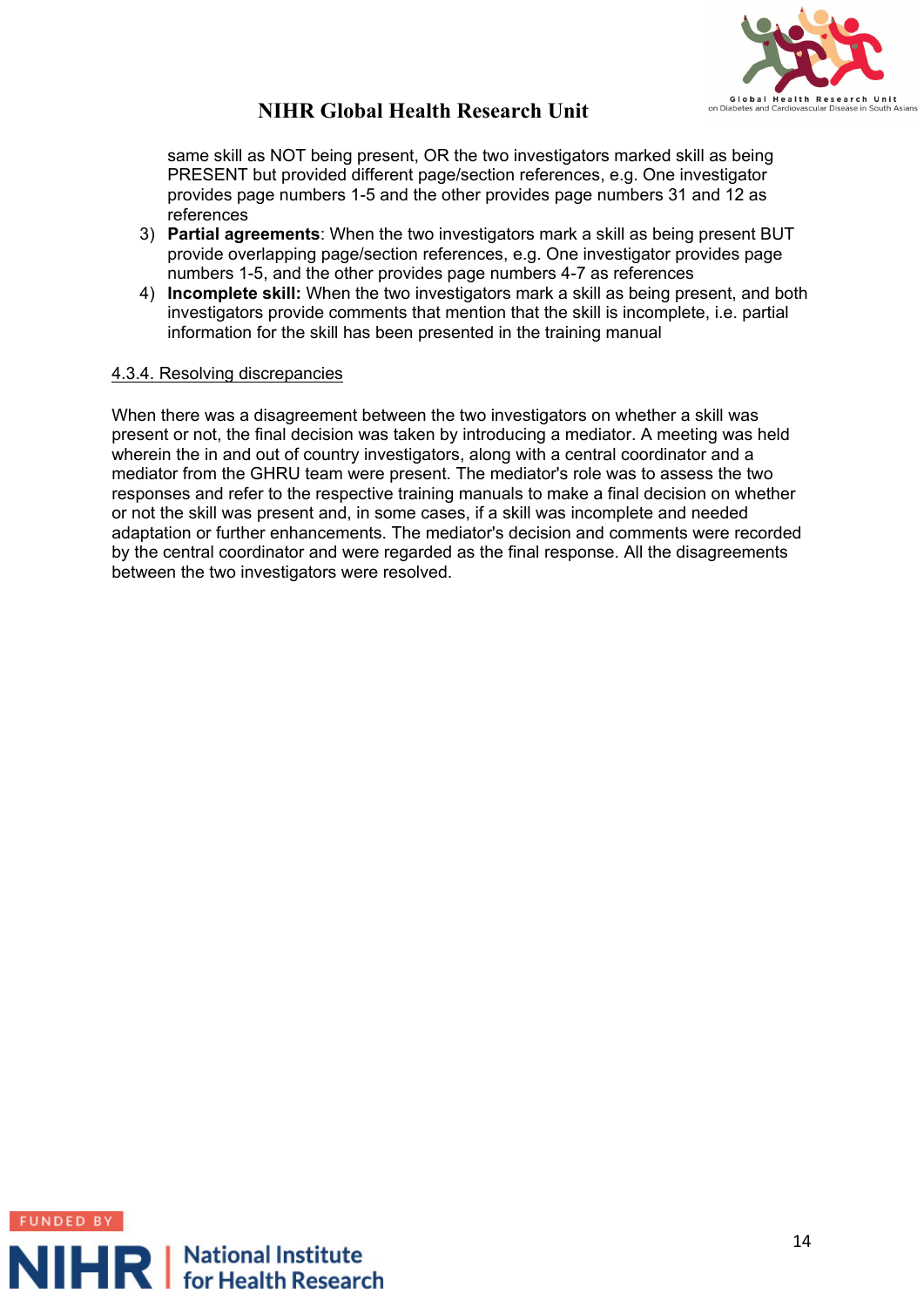

# <span id="page-14-0"></span>**5. Results**

The analysis generated a list of skills that are present, not present and those that need to be adapted or further enhanced. The analysis was colour coded to indicate the same.

5.1 CHW (**See Appendix** *A. for the colour coded analysis of the skills and knowledge for Domains 1 – 3*)

For Domain 1 Knowledge and Clinical skills, 11 skills were present,13 skills were absent, and 3 skills that required enhancements/adaptations (**Appendix A. Table 1.**). For Domain 2 Lifestyle Intervention and Behaviour Change Skills, 2 skills were present and 13 that were not present and 1 required adaptation (**Appendix A. Table 2.)** and for Domain 3 Care delivery skills 3 skills were present, 14 skills that were not present and 1 required adaptation (**Appendix A Table 3).** This analysis indicated that 45 skills required further work to ensure the knowledge and skills required to train the CHWs to provide appropriate NCD care to the communities is present.

5.2 AHP (**See Appendix** *B. for the colour coded analysis of the skills and knowledge for Domains 1 – 3*)

For Domain 1 Knowledge and Clinical skills, there were 22 skills presents, and 3 skills were not present and 2 required enhancements (**Appendix B. Table 1.**). In Domain 2 Lifestyle Intervention and Behaviour Change Skills, no skills were present, 13 were not present and 3 required adaptations (**Appendix B. Table 2.)** and for Domain 3 Care delivery skills, 3 skills were marked as being present, 15 skills were not present and 2 skills required enhancements (**Appendix B. Table 3.).**In totality, 38 skills for this respective skill level require further work in order for their training component to be complete and consist of the appropriate skills and knowledge required by them to provide appropriate care.

5.3 Physicians (**See Appendix** *C. for the colour coded analysis of the skills and knowledge for Domains 1 – 3*)

In Domain 1 Knowledge and Clinical skills, there was a presence of 18 skills, 4 skills were not present, and 5 skills required enhancements (**Appendix C. Table 1.**). In Domain 2 Lifestyle Intervention and Behaviour Change Skills none of the skills was completely present, 12 skills were marked as not present and 4 skills required adapting to be applicable to a range of lifestyle behaviours (**Appendix C. Table 2.)** and for Domain 3 Care delivery skills, none of the skills were present i.e. all 6 skills were not present (**Appendix C. Table 3.).** The analysis therefore demonstrated that 31 skills currently require development in order for this training component to be used train MOs appropriately.

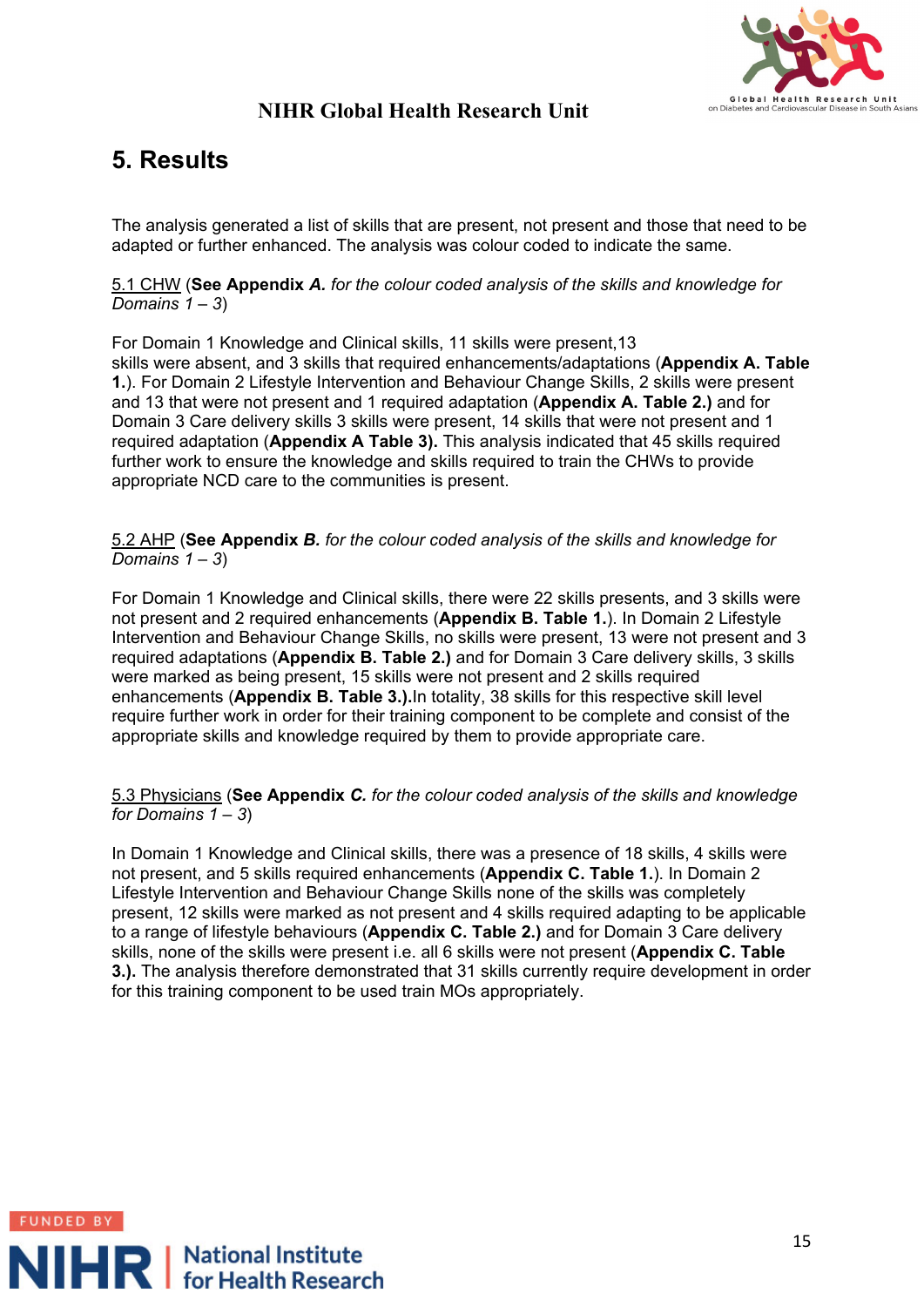

## <span id="page-15-0"></span>**6. Discussion**

The detailed mapping of the existing NCD training manuals for the prevention and control of NCDs for the PHC teams, against a list of recommended skills for them, was essential to Identify the current gap in knowledge and skills. The gap found in knowledge and skills could be a contributing factor to the situation that insufficient NCD care is being provided to community members by the PHC teams in India. The poor clinical outcomes and an increased disease burden in the country are reflective of the same.

Our findings provide the support that there is a gap in knowledge and skills in the current PHC training curriculums for NCD. Although the curriculums encompass a vast amount of NCD knowledge and skills as indicated by the presence of skills pertaining to Domain 1: Knowledge and clinical skills, the remaining two domains, i.e. Lifestyle and behaviour change techniques and Care delivery skills appear to be lacking. The latter two domains consist of the knowledge and skills that have proven to be successful in achieving improved clinical outcomes in similar settings. The nature of skills and knowledge in Domains 2 and 3 also aids the conversion of the NCD knowledge into practice, thereby allow PHC members to provide appropriate care to work towards enhanced outcomes. Additionally, Domains 2 and 3 teach a practical and interactive approach to providing care which may further aid the understanding of the training content and could be reflective in the improved care provided by the PHC team.

Although there are two training manuals and supplementing materials designed for the PHC team, the manuals and materials do not distinguish the difference in the roles, duties and complexity of knowledge amongst the three skill levels, i.e. physician, allied health professional, community health workers. As a result, it remains unclear as to which content is applicable to which of the three skill levels. It is, therefore, essential to develop separate manuals and provide the PHC team with more clarity in relation to their roles and expectations of them. This will enable them to provide appropriate care and obtain improved outcomes.

Furthermore, the presence of the training manuals and supporting material, e.g. presentations and workbooks have been named in a way that makes it difficult to be identified as being a part of a training pack. As a result, some of the manuals and the supplementing material are easily and often overlooked. Therefore, the manuals and its materials should be kept as a set, e.g. numbered or consist of instructions on how and when each document should be used to ensure all training documents are utilised.

With regard to the presence of the three domains as per the recommended list of skills and knowledge compiled by the GHRU team, Domain 1: Knowledge and clinical skills were more prominent in comparison to the other two domains. In terms of Domain 2: Lifestyle and behaviour change skills, a few lifestyles and behaviours were covered using a few behaviour change techniques. However, the techniques will need to be discussed, and their process explained in a structured way for them to be applicable for a range of lifestyles and behaviours as opposed to just one. Majority of Domain 3: Care delivery skills were missing from the existing training manuals and are essential to be developed because these skills enable the three levels of the PHC workforce to carry out their duties effectively and efficiently.

Lastly, although the manuals are relatively new, it is important to ensure that the content is verified with the concerned authorities and is kept up to date.

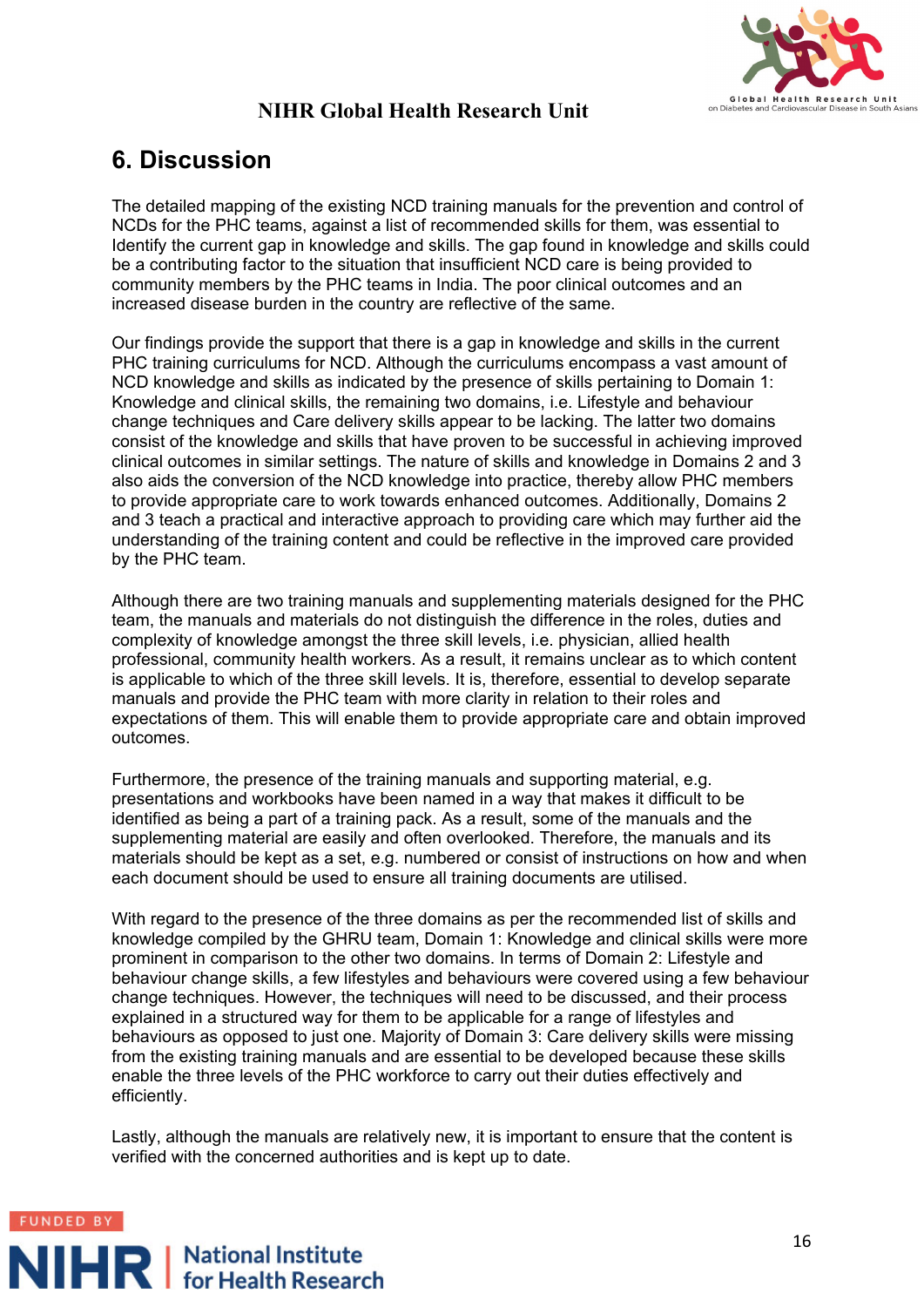

The methodology used to identify the gaps in existing NCD training manuals for PHC teams enabled a thorough exploration of information that is required to develop an effective training package. This extensive exercise provided us with a wealth of information regarding the current skills and knowledge in PHC training manuals, the abilities and capabilities of the PHC workforce, the PHC system, the use of various tools and resources, guidelines and care pathways, details of implementing PHC training, e.g. training schedules, trainer criteria's etc. This key information will be vital in developing a PHC training package to provide effective NCD care.

Given the present findings, an imperative is to address the identified gaps in knowledge and skills in the current training manuals by adding the skills and knowledge that are missing or need enhancing and adapting. By continuing to use the current training manuals, similar trends may be found in terms of the quality of NCD care provided to the community by the PHC teams and therefore, poor clinical outcomes. Considering the primary source of NCD information that the PHC teams have access to, are the training manuals, upgrading them by incorporating the identified skills and knowledge may be beneficial and could result in improved outcomes. Furthermore, it is important to acknowledge that the addition and enhancement of knowledge and skills will require clinical expertise, education expert(s) whose expertise lay within the area of public health with a focus on NCDs. Additionally, the ongoing support of the local and national authorities will be essential and valuable for this to be a success.

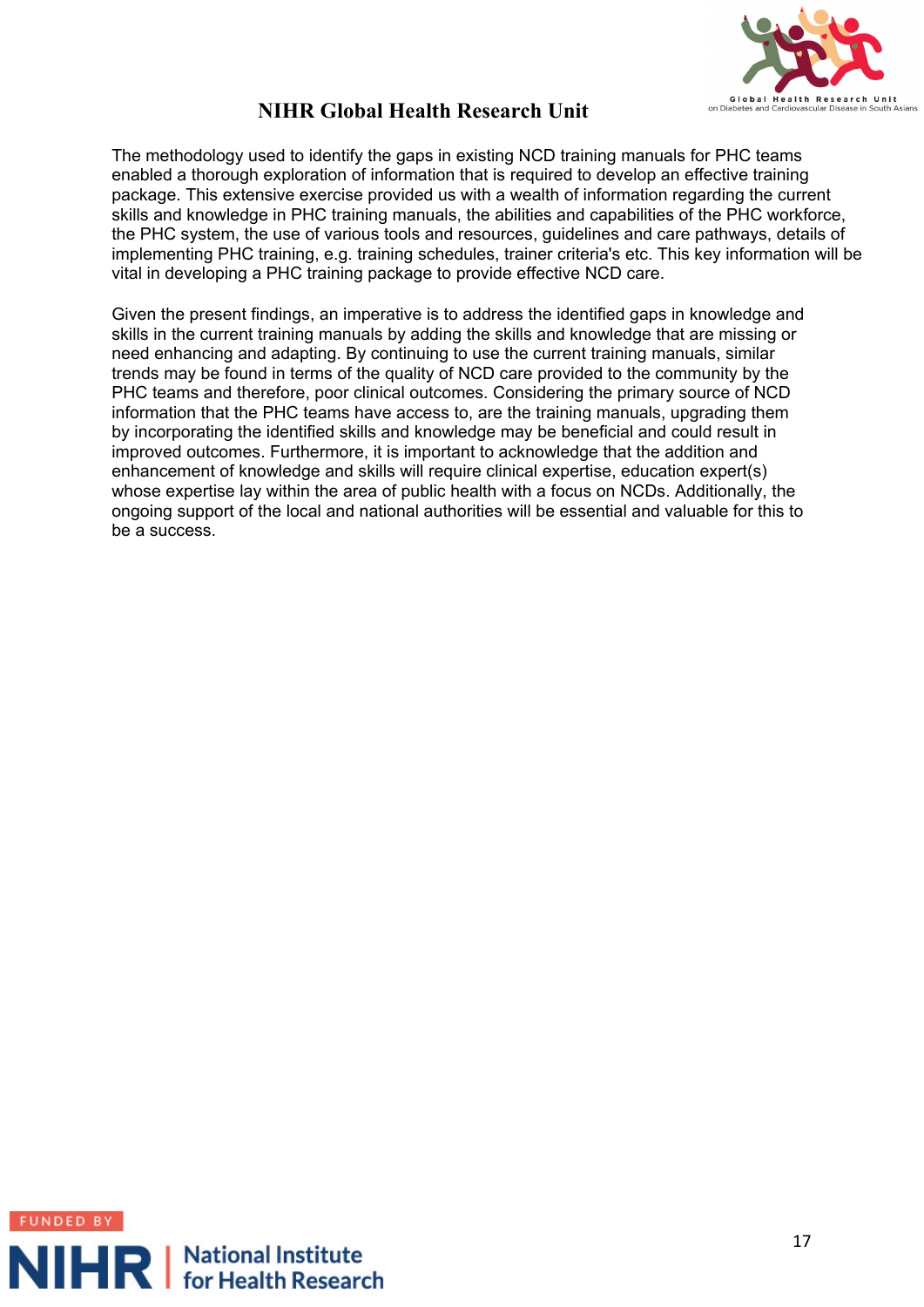

# <span id="page-17-0"></span>**7. Conclusion**

The PHC workforce is an integral part of a country's health system. They are the first pointof-contact for the general population and have deep access into the community. Additionally, given that the burden of NCDs is growing the effectiveness of NCD care provided by the PHC teams can therefore be a game-changer with respect to prevention and control of NCDs. The training of the PHC workforce thus becomes an important aspect in achieving these desired goals. Existing NCD training packages for the PHC teams, target a vast amount of knowledge and skills but at the same time lack a large amount of knowledge and skills in different areas. The gap in knowledge and skills may result in lack of access to adequate NCD care by the PHC providers and therefore, to poor NCD outcomes in the country.

The incorporation of the identified knowledge and skills that are currently missing from the existing training packages for different categories of health care providers will better equip the PHC teams with the skills and knowledge required to provide appropriate NCD care. Furthermore, the addition of skills such as those included in Domain 2: Lifestyle and behaviour change techniques and Domain 3: Care delivery skills comprise of practical and interactive elements which may further improve the acquisition and retention of the knowledge and skills along with increasing levels motivation and engagement amongst the PHC teams.

Once upgraded, this PHC training package can lead to the effective delivery of the training amongst the PHC workforce, thereby enhance NCD care provided by them and eventually improve NCD outcomes in the country.

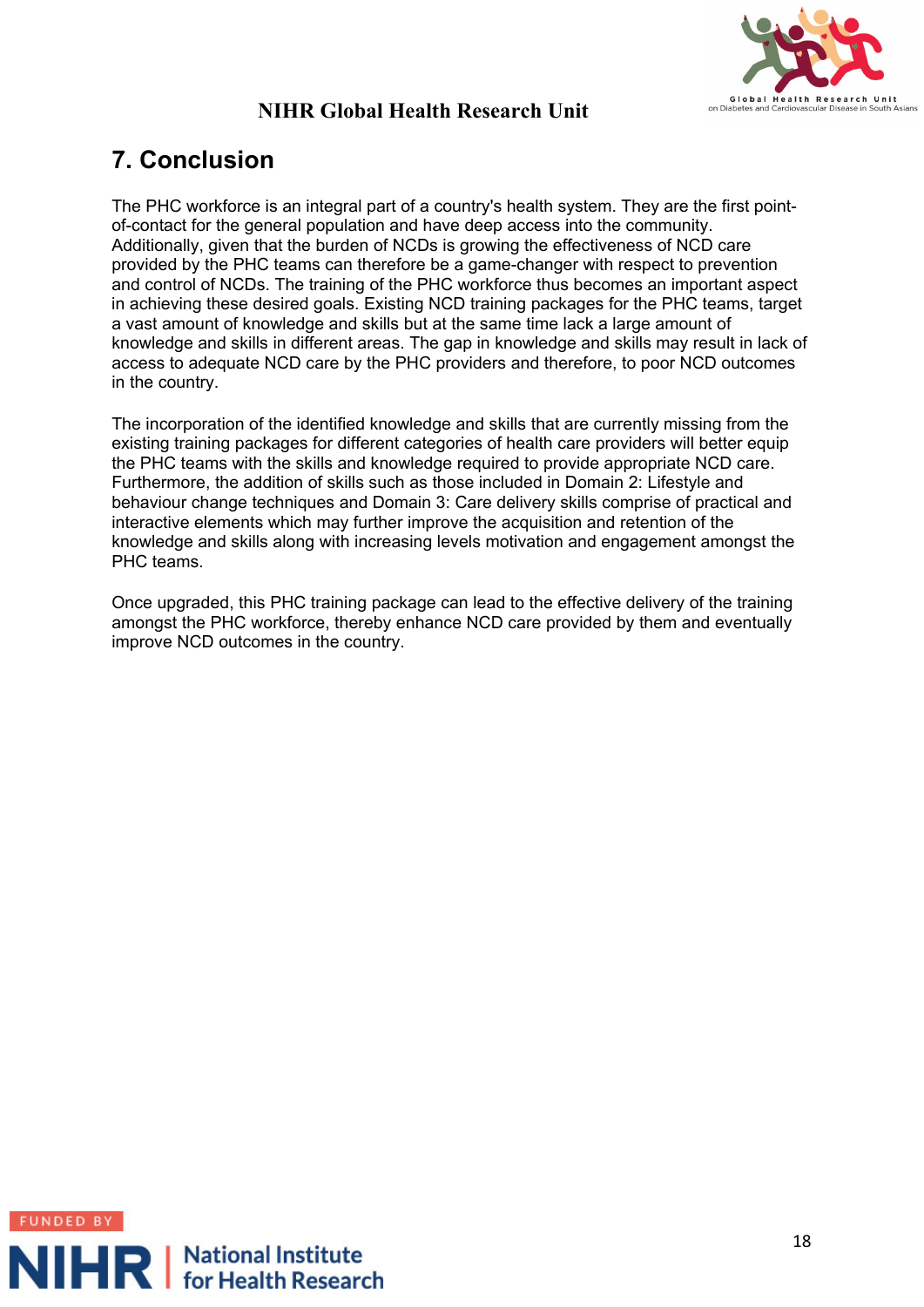

## <span id="page-18-0"></span>**8. References**

- 1. WHO. Fact Sheet, Primary healthcare. Geneva: World Health Organization; 2019. [\(https://www.who.int/news-room/fact-sheets/detail/primary-health-care\)](https://www.who.int/news-room/fact-sheets/detail/primary-health-care).
- 2. Joshi R, Alim M, Kengne AP, Jan S, Maulik PK, Peiris D et al. Task shifting for noncommunicable disease management in low- and middle-income countries – a systematic review. PLoS One. 2014;9(8):e103754
- 3. World Health Organization. Task shifting: rational redistribution of tasks among health workforce teams: global recommendations and guidelines. 2007.
- 4. Gutierrez Kapheim M, Campbell J. Best practice guidelines for implementing and evaluating community health worker programs in health care settings. Chicago: Sinai Urban Health Institute; 2014.
- 5. Neupane D, Kallestrup P, McLachlan CS, Perry H. Community health workers for non-communicable diseases. Lancet Global Health. 2014.
- 6. West-Pollak A, Then EP, Podesta C, et al. Impact of a novel community-based lifestyle intervention program on type 2 diabetes and cardiovascular risk in a resource-poor setting in the Dominican Republic. International Health 2014.
- 7. Dahn B, Woldemariam AT, Perry H, Maeda A, von Glahn D, Panjabi R, et al. Strengthening primary health care through community health workers: investment case and financing recommendations. New York (NY): United Nations; 2015.http://www .mdghealthenvoy.org/wp-content/ uploads/2015/07/CHW-FinancingFINAL-July-15-2015.pdf
- 8. Ku GM , Kegels G. Integrating chronic care with primary care activities: enriching healthcare staff knowledge and skills and improving glycemic control of a cohort of people with diabetes through the First Line Diabetes Care Project in the Philippines. Global Health Action 2014
- 9. Less LA, Ragoobirsingh D, Morrison EY, Boyne M, Johnson PA. A preliminary report on an assessment of a communitybased intervention for diabetes control in adults with type 2 diabetes. Fam Pract 2010.
- 10. Balagopal P, Kamalamma N, Patel TG, Misra R. A Community-Based Diabetes Prevention and Management Education Program in a Rural Village in India Diabetes Care. 2008.
- 11. Balagopal P, Kamalamma N, Patel TG, Misra R. A community-based participatory diabetes prevention and management intervention in rural India using community health workers. Diabetes Education. 2012.
- 12. Cappuccio FP, Kerry SM, Micah FB, et al. A community programme to reduce salt intake and blood pressure in Ghana. BMC Public Health. 2006.

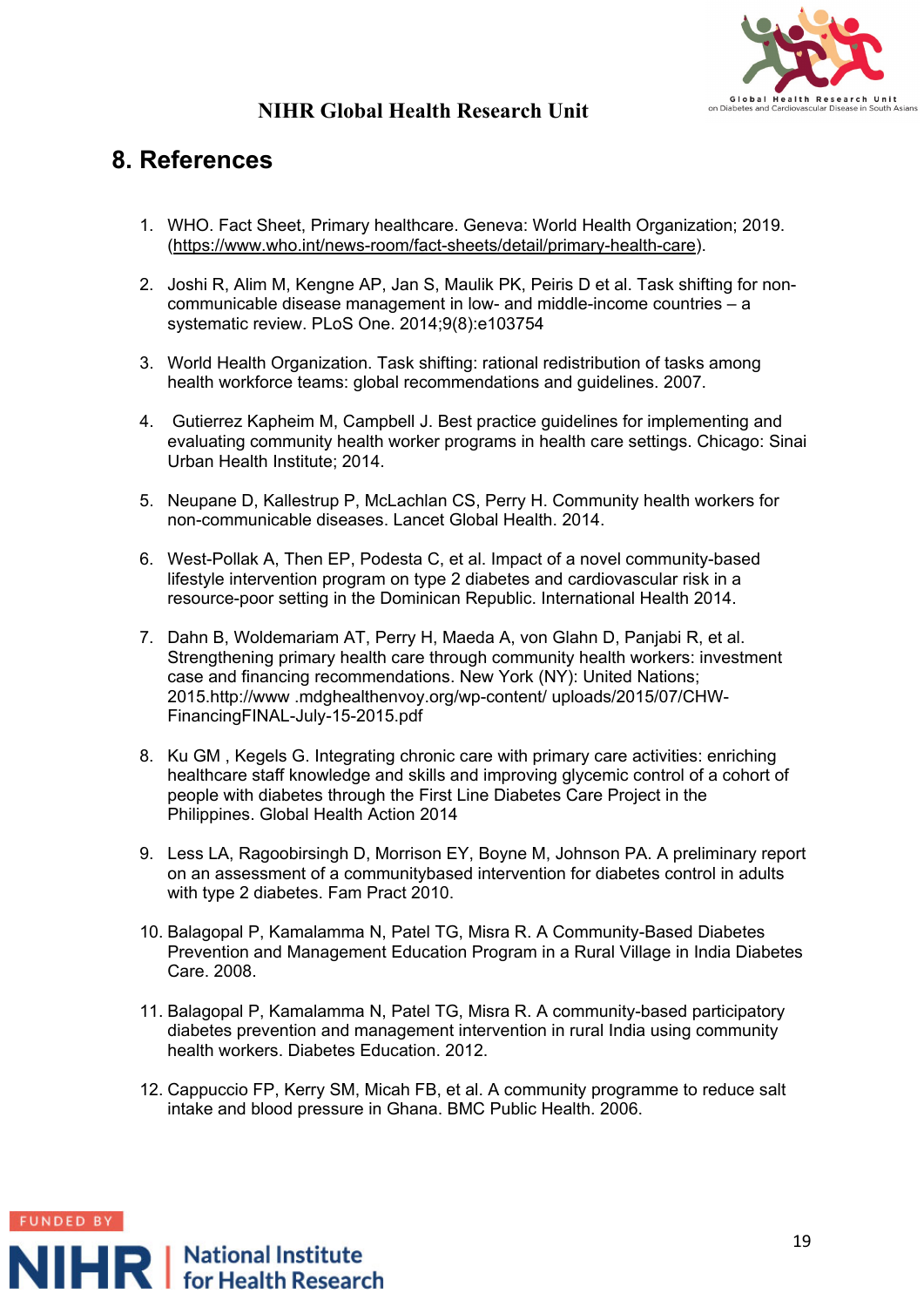

- 13. Xavier D, Gupta R, Kamath D, et al. Community health worker-based intervention for adherence to drugs and lifestyle change after acute coronary syndrome: a multicentre, open, randomised controlled trial. Lancet Diabetes Endocrinol.2016.
- 14. He J, Irazola V, Mills KT, Poggio R, Beratarrechea A, Dolan J, et al; HCPIA Investigators. Effect of a community health worker-led multicomponent intervention on blood pressure control in low-income patients in Argentina: a randomised clinical trial. JAMA. 2017.
- 15. Jafar TH, Hatcher J, Poulter N, et al. Community-based interventions to promote blood pressure control in a developing country: a cluster randomised trial. Ann Intern Med. 2009.
- 16. Thankappan K, Mini G, Daivadanam M, et al. Smoking cessation among diabetes patients: results of a pilot randomised controlled trial in Kerala, India. BMC Public Health. 2013.
- 17. Caralise WH, Joan S. Grant, Susan J. Appel An Integrative Review of Community Health Advisors in Type 2 Diabetes. Journal of Community Health. 2011.
- 18. Jeet G, Thakur JS, Prinja S, Singh M. Community health workers for noncommunicable diseases prevention and control in developing countries: evidence and implications. PLoS One.2017.
- 19. Abdel-All M, Thrift AG, Riddell M, *et al*. Evaluation of a training program of hypertension for accredited social health activists (ASHA) in rural India. BMC Health Serv Res.2018.
- 20. WHO.Package of essential non-communicable (PEN) disease interventions for primary health care in low-resourced settings. Geneva: World Health Organization; 2010. [http://www.who.int/nmh/publications/essential\\_ncd\\_interventions\\_lr\\_settings.p](http://www.who.int/nmh/publications/essential_ncd_interventions_lr_settings.pdf) [df](http://www.who.int/nmh/publications/essential_ncd_interventions_lr_settings.pdf)
- 21. Technical package of cardiovascular disease management in primary health care .Geneva : World Health Organization; 2016. [https://apps.who.int/iris/bitstream/handle/10665/252661/9789241511377](https://apps.who.int/iris/bitstream/handle/10665/252661/9789241511377-eng.pdf;jsessionid=BB0FBBC4235E9217B98B164EF0F5DAB8?sequence=1) [eng.pdf;jsessionid=BB0FBBC4235E9217B98B164EF0F5DAB8?sequence=1](https://apps.who.int/iris/bitstream/handle/10665/252661/9789241511377-eng.pdf;jsessionid=BB0FBBC4235E9217B98B164EF0F5DAB8?sequence=1)
- 22. Wangchuk D, Virdi NK, Garg R, Mendis S, Nair N, Wangchuk D et al. Package of essential non-communicable disease (PEN) interventions in primary healthcare settings of Bhutan: a performance assessment study. WHO South-East Asia J Public Health. 2014
- 23. Dukpa W, Teerawattananon Y, Rattanavipapong W, Srinonprasert V, Tongsri W, Kingkaew P et al. Is diabetes and hypertension screening worthwhile in resourcelimited settings? An economic evaluation based on a pilot of a package of essential non-communicable disease interventions in Bhutan. Health Policy Plan. 2015
- 24. WHO. Global Action Plan for the prevention and control of NCDs 2013-2020. Geneva: World Health Organization [http://www.who.int/nmh/events/ncd\\_action\\_plan/en/.](http://www.who.int/nmh/events/ncd_action_plan/en/)

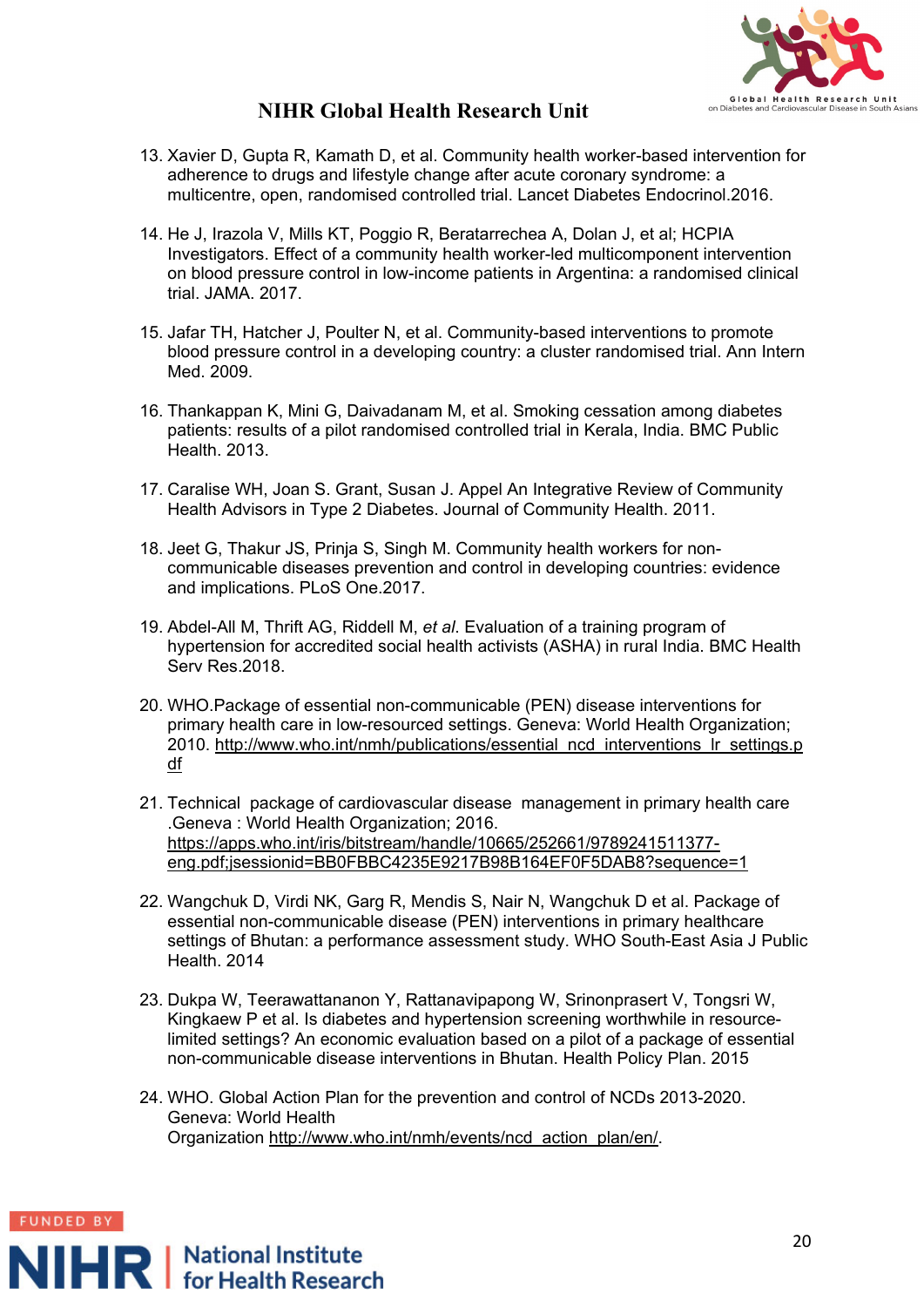

- 25. Mahipala P, Dorji G, Tisocki K, Rani M. A critical review of addressing cardiovascular and other non-communicable diseases through a primary health care approach in the South-East Asia Region. Cardiovasc Diagn Ther. 2019
- 26. Michie S, Richardson M, Johnston M, et al. The behavior change technique taxonomy (v1) of 93 hierarchically clustered techniques: building an international consensus for the reporting of behavior change interventions. Annals of Behavioural Medicine. 2013.

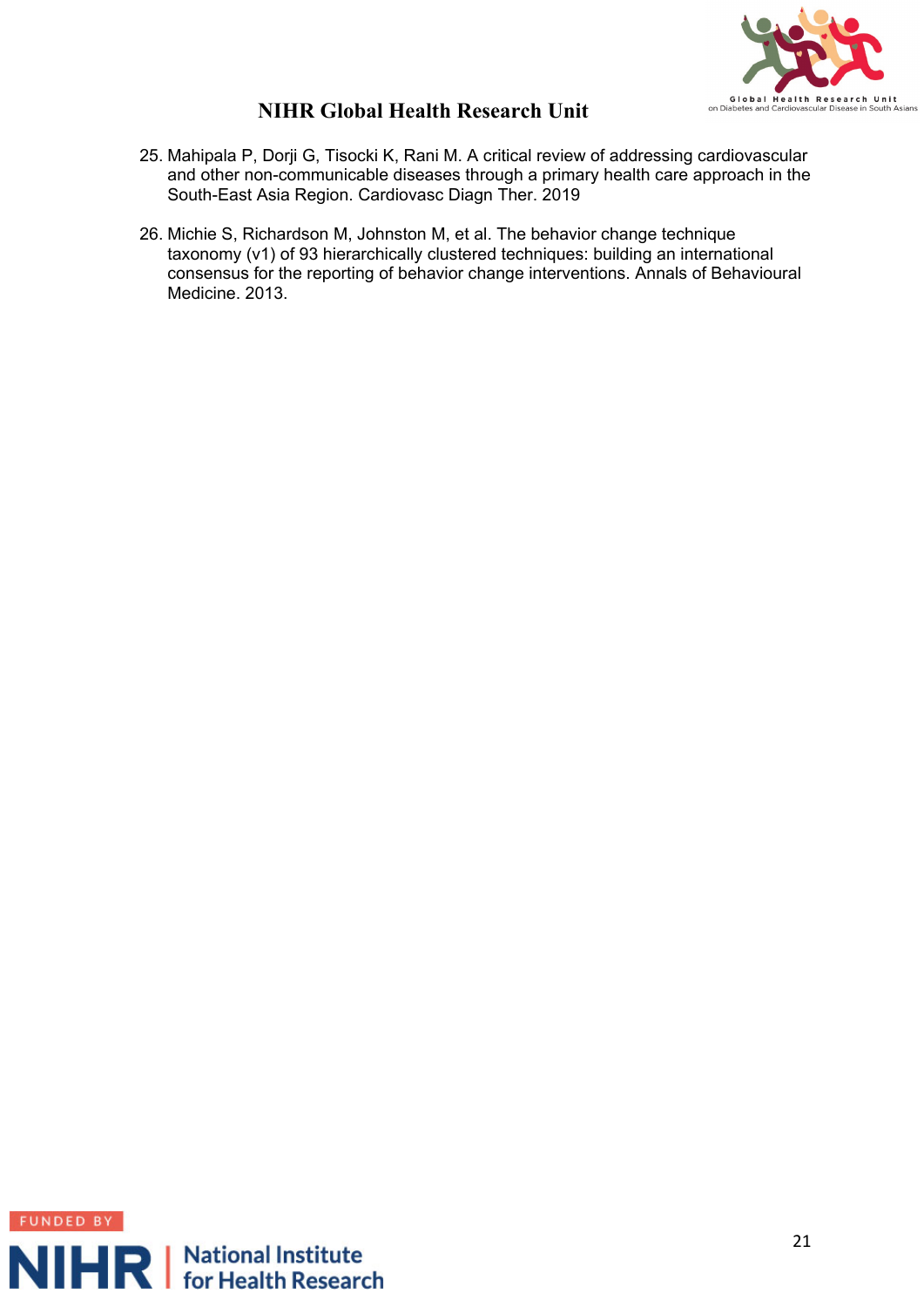

# <span id="page-21-0"></span>**10. Appendices**

**Appendix A.** CHW Result gap analysis of skills and knowledge for Domains1- 3.

The list of skills that have been colour coded as the following:

| Skill Present                | Green  |
|------------------------------|--------|
| l Skill Absent               | Red    |
| Skill to be enhanced/adapted | Orange |

#### **Table 1. CHW, Domain 1 (Knowledge and clinical skill) gap analysis**

| <b>Topic</b>                          | Knowledge/skill                                                                                   | <b>Skill Present</b><br>(Yes/No) |
|---------------------------------------|---------------------------------------------------------------------------------------------------|----------------------------------|
|                                       |                                                                                                   | <b>Comments (if</b><br>any)      |
|                                       | <b>Background knowledge</b>                                                                       |                                  |
|                                       | <b>Purpose:</b> To have a basic understanding of the                                              |                                  |
|                                       | following, with the aim to provide culturally                                                     |                                  |
|                                       | appropriate health education and information and<br>navigate participants through the health care |                                  |
|                                       | system by providing assistance with enrolment                                                     |                                  |
|                                       | and referrals to ensure that participants get the                                                 |                                  |
|                                       | services they need.                                                                               |                                  |
| Non-communicable                      | 1.1 Types and emphasise on the characteristics:                                                   | Yes                              |
| <b>Diseases</b>                       | chronic, preventable and modifiable                                                               |                                  |
| <b>T2D and CVD</b>                    | 1.2 Definition and knowledge of complications                                                     | <b>No</b>                        |
|                                       | 1.3 Risk factors (Excess weight, smoking,                                                         | Yes                              |
| <b>T2D and CVD risk</b><br>factors    | sedentary lifestyle and alcohol)                                                                  |                                  |
| <b>T2D and CVD</b>                    | 1.4 How to identify common symptoms (Excessive                                                    | To be enhanced                   |
| symptoms                              | thirst, lethargy, weight loss and non-healing                                                     |                                  |
|                                       | wounds)                                                                                           |                                  |
| <b>Public Healthcare</b>              | 1.5 Organisation of the Public Healthcare system                                                  | Yes                              |
| system                                | and how to navigate through it                                                                    |                                  |
| <b>Public Healthcare</b><br>workforce | 1.6 Roles and functions of Community Health<br><b>Workers</b>                                     | Yes                              |
| <b>Community</b>                      | 1.7 Community mobilisation and encouraging                                                        | Yes                              |
| mobilisation                          | participation                                                                                     |                                  |
| <b>T2D and CVD</b>                    | 1.8 Overview of evidence-based guidelines                                                         | <b>No</b>                        |
| <b>Guidelines</b>                     |                                                                                                   |                                  |
| <b>Continuous medical</b>             | 1.9 Up-to date knowledge of precise measurement                                                   | <b>No</b>                        |
| education                             | techniques (equipment and process)                                                                |                                  |
| <b>Medical record</b><br>keeping      | 1.10 Recording measurements in the correct units                                                  | <b>No</b>                        |
| <b>Capacity building</b>              | 1.11 Health awareness amongst community                                                           | Yes                              |
|                                       | members                                                                                           |                                  |
|                                       | 2. Measurement and ranges                                                                         |                                  |
|                                       | <b>Purpose:</b> To administer health screening tests                                              |                                  |
|                                       | relating to T2D and CVD accurately, and have the                                                  |                                  |

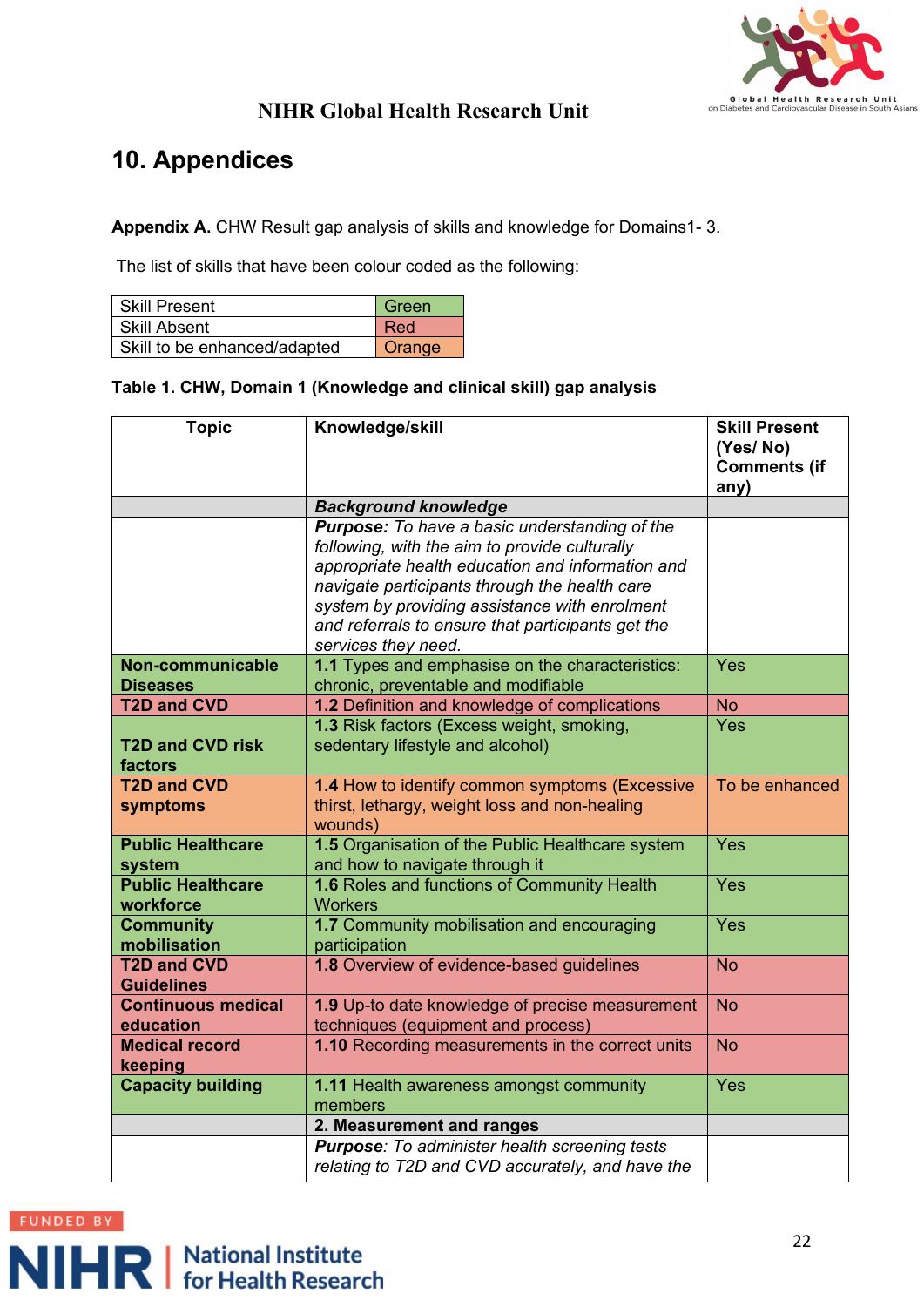

|                              | ability to identify the need for referral if test values                                     |                |
|------------------------------|----------------------------------------------------------------------------------------------|----------------|
|                              | do not fall within the normal range.                                                         |                |
| <b>Blood pressure</b>        | 2.1 Measure accurately                                                                       | <b>No</b>      |
| <b>Height</b>                | 2.2 Measure accurately                                                                       | <b>No</b>      |
| <b>Weight</b>                | 2.3 Measure accurately                                                                       | <b>No</b>      |
| <b>Body Mass Index</b>       | 2.4 Calculate correctly                                                                      | <b>No</b>      |
| <b>Blood Glucose</b>         | 2.5 Administer test                                                                          | <b>No</b>      |
| <b>Total Cholesterol</b>     | 2.6 Administer test                                                                          | <b>No</b>      |
|                              | 3. Risk stratification                                                                       |                |
|                              | <b>Purpose:</b> To have the ability to stratify participants                                 |                |
|                              | according to their T2D and CVD risk status (low,                                             |                |
|                              | high or disease).                                                                            |                |
| <b>T2D and CVD risk</b>      | 3.1 Stratify using WHO 10 - year risk prediction                                             | <b>No</b>      |
| <b>status</b>                | chart                                                                                        |                |
|                              | 4. Advice                                                                                    |                |
|                              | Purpose: To provide basic level advise and to                                                |                |
|                              | educate participants and their families on the                                               |                |
|                              | importance of making lifestyle changes.                                                      |                |
| <b>Blood pressure</b>        | 4.1 Reduce salt intake                                                                       | Yes            |
|                              | 4.2 Body weight (measured) is high in relation to                                            | To be enhanced |
| <b>Body Mass Index and</b>   |                                                                                              |                |
| weight management            | height (measured)                                                                            |                |
| <b>Fasting Blood</b>         | 4.3 More than 120mg/dl and HbA1c more than                                                   | <b>No</b>      |
| <b>Glucose (FBG)</b>         | 6.5% indicates Diabetes. In already diagnosed                                                |                |
|                              | diabetics a high FBG (more than 120 mg/dl)                                                   |                |
|                              | indicates poor control                                                                       |                |
| <b>Cholesterol</b>           | 4.5 Reducing oil intake, limiting fried foods and                                            | Yes            |
|                              | consuming healthy oils                                                                       |                |
| <b>Smoking</b>               | 4.6 Limit/stop active and passive smoking                                                    | Yes            |
| <b>Alcohol</b>               | 4.7 Reduce consumption                                                                       | <b>No</b>      |
| <b>Fruits and vegetables</b> | 4.8 Increase intake and provide options                                                      | Yes            |
| <b>Physical Activity</b>     | 4.10 Increase daily/weekly activity                                                          | Yes            |
|                              | 5. Follow-up                                                                                 |                |
|                              | <b>Purpose:</b> To evaluate the current health condition                                     |                |
|                              | of participants by re-taking measurements and re-                                            |                |
|                              | assessing their health risk. The follow up protocol                                          |                |
|                              | will guide the participant to appropriate care and                                           |                |
| <b>Protocol</b>              | ensure that preventative measures can be applied.<br>5.1 Adhere-escalate as per the protocol | To be enhanced |

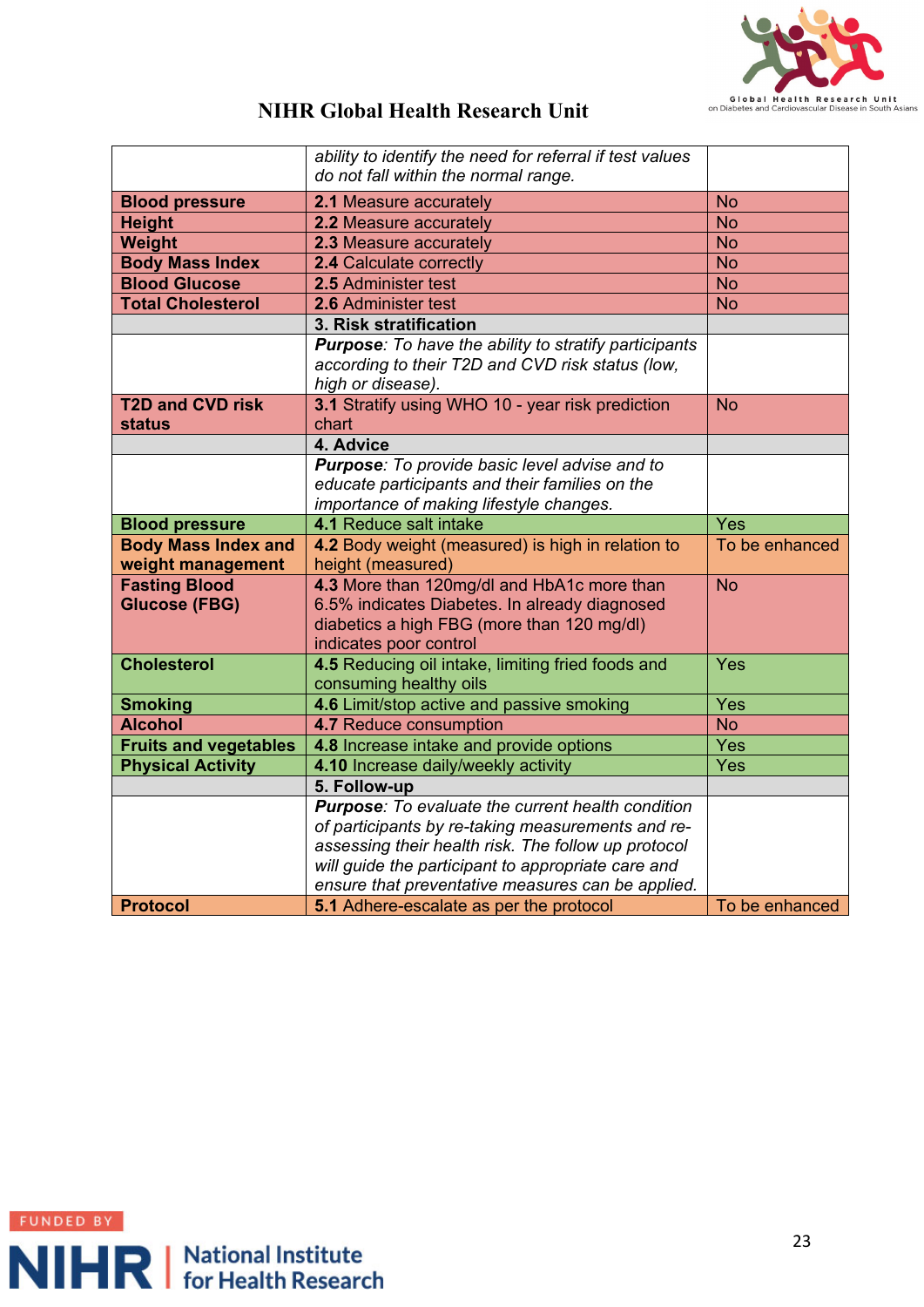

#### **Table 2. CHW, Domain 2 (life-style intervention and behaviour change skill) gap analysis**

| <b>Skill label</b>                             | <b>Skill Definition</b>                                                                                                                                                                                                                                                                                                                                                                                                                                         | <b>Skill Present</b><br>(Yes/No)<br><b>Comments</b><br>(if any)                   |
|------------------------------------------------|-----------------------------------------------------------------------------------------------------------------------------------------------------------------------------------------------------------------------------------------------------------------------------------------------------------------------------------------------------------------------------------------------------------------------------------------------------------------|-----------------------------------------------------------------------------------|
| <b>Goals and</b><br>1 <sub>1</sub><br>planning | Techniques that help people to set goals for their<br>behaviour or for an outcome of the behaviour (e.g.<br>weight loss) and plan how these goals will be met.<br>Action plans include a description of what will<br>happen in what situation or at what time: how often it<br>will happen, for how long, and where it will take<br>place. Behaviour goals are reviewed in the light of<br>experience and further plans are made according to<br>past progress. | <b>No</b>                                                                         |
| 2. Feedback and<br>monitoring                  | A specific behaviour (e.g. alcoholic drinks<br>consumed) or outcome (e.g. changes in weight<br>following changes to diet) is recorded. The person<br>trying to change their behaviour is given feedback on<br>the recorded behaviour or outcomes.                                                                                                                                                                                                               | <b>No</b>                                                                         |
| 3. Social support                              | Social support involves friends, relatives, or<br>colleagues providing support for people who want to<br>change their behaviour.                                                                                                                                                                                                                                                                                                                                | <b>No</b>                                                                         |
| <b>Shaping</b><br>4.<br>knowledge              | Providing information to increase knowledge on a<br>healthy lifestyle.                                                                                                                                                                                                                                                                                                                                                                                          | Yes                                                                               |
| <b>Natural</b><br>5.<br>consequences           | Providing information about the consequences of the<br>outcomes that happen as a result of behaviour.                                                                                                                                                                                                                                                                                                                                                           | Yes                                                                               |
| 6. Comparison of<br>behaviour                  | Provide comparative data (standard behaviour,<br>person's own past behaviour, others' behaviour).                                                                                                                                                                                                                                                                                                                                                               | To be<br>enhanced<br>and adapted<br>to be<br>applicable to<br>other<br>behaviours |
| <b>Repetition and</b><br>7.<br>substitution    | Prompt repetition of the behaviour in the same<br>context repeatedly so that the context elicits the<br>behaviour and prompts substitution of the unwanted<br>behaviour with a wanted or neutral behaviour.                                                                                                                                                                                                                                                     | <b>No</b>                                                                         |
| 8. Reward and<br>threat                        | Minimise a person's threats and maximise their<br>rewards in regard to a specific behaviour.                                                                                                                                                                                                                                                                                                                                                                    | <b>No</b>                                                                         |
| <b>Regulation</b><br>9.                        | Facilitate the performance of the behaviour by<br>teaching methods to increase the frequency and/or<br>intensity of the behaviour.                                                                                                                                                                                                                                                                                                                              | <b>No</b>                                                                         |

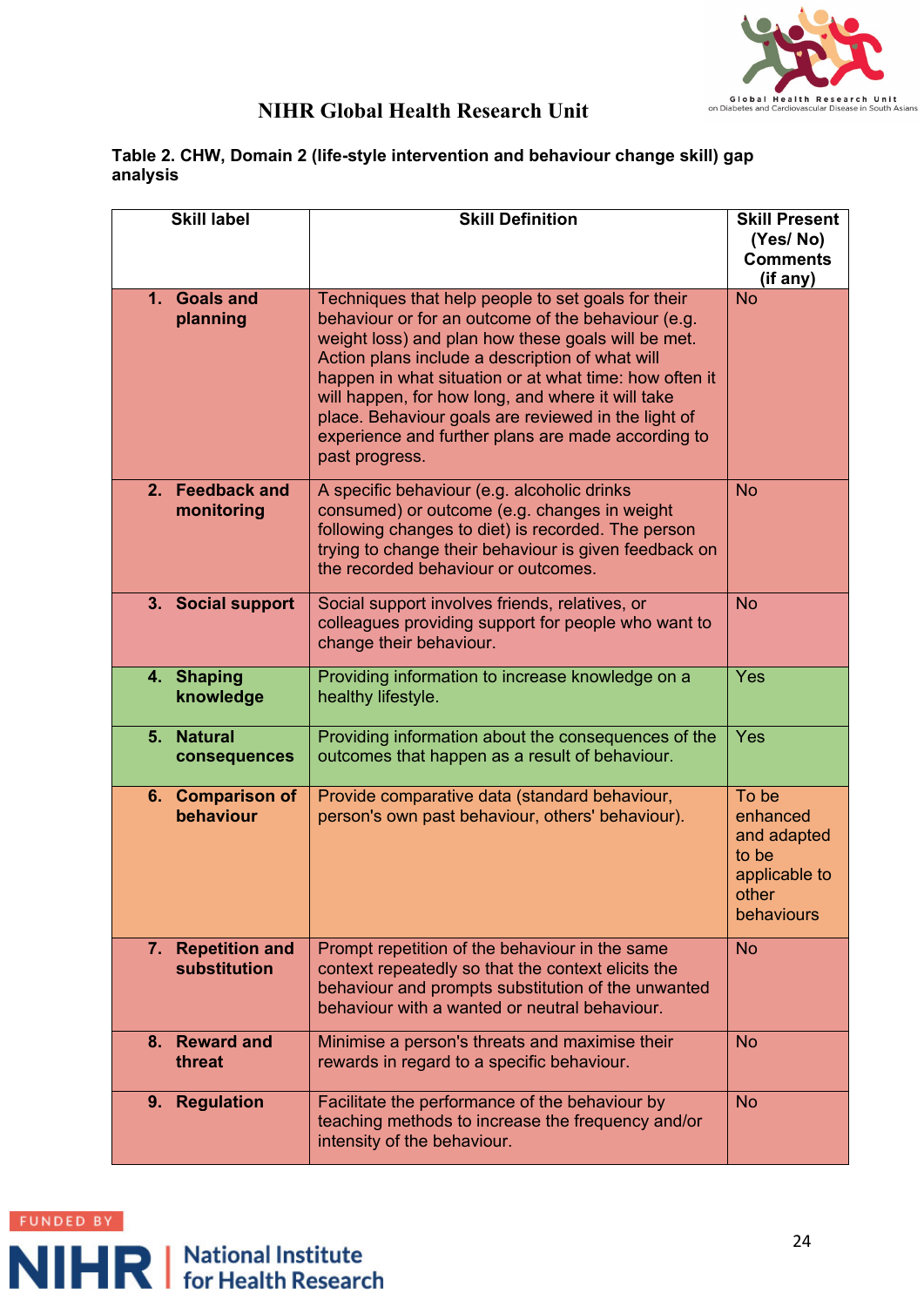

| <b>10. Antecedents</b>               | Provide information about antecedents (e.g. social<br>and environmental situations and events, emotions,<br>cognitions) that reliably predict performance of the<br>behaviour. | <b>No</b> |
|--------------------------------------|--------------------------------------------------------------------------------------------------------------------------------------------------------------------------------|-----------|
| 11. Identity                         | Integrate the behaviour with the identity of the<br>person. The behaviour becomes robust to change<br>because it is so closely linked to central self-views.                   | <b>No</b> |
| 12. Self-belief                      | Instil confidence in one's own abilities or judgment to<br>change a behaviour.                                                                                                 | <b>No</b> |
| <b>13. Associations</b>              | Introduce or define environmental or social stimulus<br>with the purpose of prompting or cueing the<br>behaviour.                                                              | <b>No</b> |
| 14. Comparison of<br>outcomes        | Comparing the different outcomes in favour or<br>against the behaviour.                                                                                                        | <b>No</b> |
| <b>15. Scheduled</b><br>consequences | The withdrawal of something valued if an unwanted<br>behaviour is performed.                                                                                                   | <b>No</b> |
| <b>16. Covert learning</b>           | Learning about a behaviour using only mental<br>processes e.g. visualising, predicting, inferring.                                                                             | <b>No</b> |

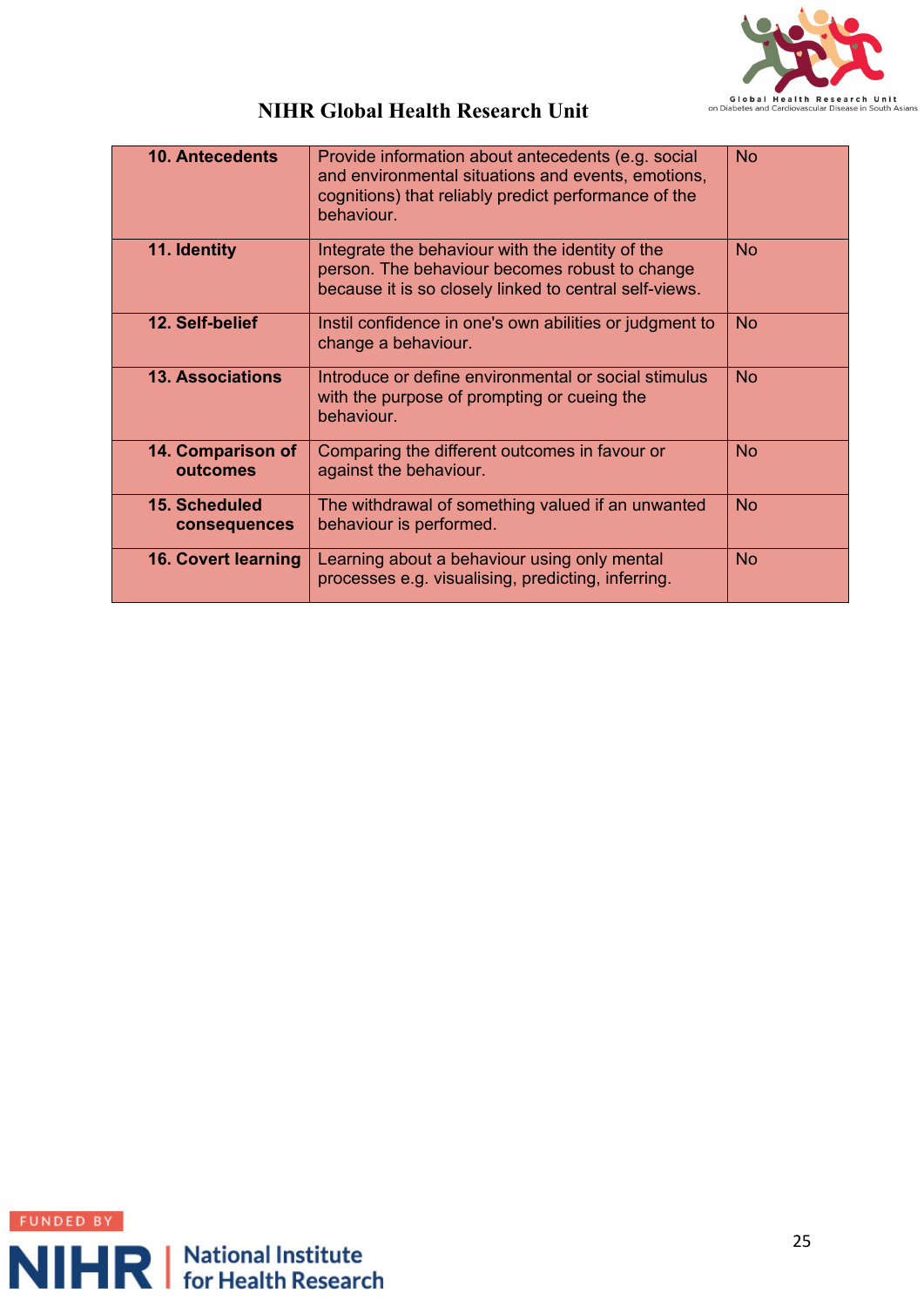

#### **Table 3. CHW, Domain 3 (care delivery skill) gap analysis**

| <b>Skill</b>                                      | <b>Skill definition</b>                                                                                                                                 | <b>Skill Present</b><br>(Yes/No)<br><b>Comments</b><br>(if any) |
|---------------------------------------------------|---------------------------------------------------------------------------------------------------------------------------------------------------------|-----------------------------------------------------------------|
| 1. Data entry                                     | Collecting participant data (paper based and<br>electronically)                                                                                         | <b>No</b>                                                       |
| 2. Data processing                                | Create/save/retrieve files, typing, editing<br>documents, generating passwords, creating<br>reports, printing and system navigation                     | <b>No</b>                                                       |
| 3. Scheduling<br>appointments<br>and enrolments   | Paper based and electronically                                                                                                                          | <b>No</b>                                                       |
| 4. Scheduling<br>referrals                        | Paper based and electronically                                                                                                                          | <b>No</b>                                                       |
| 5. Maintenance of<br>consumables<br>and equipment | Ensuring appropriate maintenance of<br>consumables and equipment (quantity,<br>cleaning and use)                                                        | <b>No</b>                                                       |
| 6. Data quality                                   | Paper based and electronically                                                                                                                          | <b>No</b>                                                       |
| 7. Basic<br>technology<br>troubleshooting         | Basic troubleshooting of equipment, and<br>computer hardware and software and<br>applications                                                           | <b>No</b>                                                       |
| 8. Speaking                                       | Ability to verbally convey information correctly                                                                                                        | <b>No</b>                                                       |
| 9. Active listening                               | Giving full attention to what other people are<br>saying, understand the points being made,<br>asking questions as appropriate, and not<br>interrupting | To be<br>enhanced                                               |
| 10. Writing                                       | Communicating effectively in writing as<br>appropriate for the needs of others                                                                          | <b>No</b>                                                       |
| 11. Service<br>coordination                       | Working together with team members                                                                                                                      | <b>Yes</b>                                                      |
| 12. Service<br>orientation                        | Actively looking for ways to help people                                                                                                                | <b>Yes</b>                                                      |
| 13. Time<br>management                            | Managing one's own time, dividing time<br>between specific activities appropriately                                                                     | <b>No</b>                                                       |
| <b>14. Stress Tolerance</b><br>and<br>management  | Accepting criticism and dealing with situations<br>calmly and effectively                                                                               | <b>No</b>                                                       |
| 15. Problem solving                               | Identifying problems and reviewing related<br>information to develop and evaluate options<br>and implement solutions                                    | <b>Yes</b>                                                      |

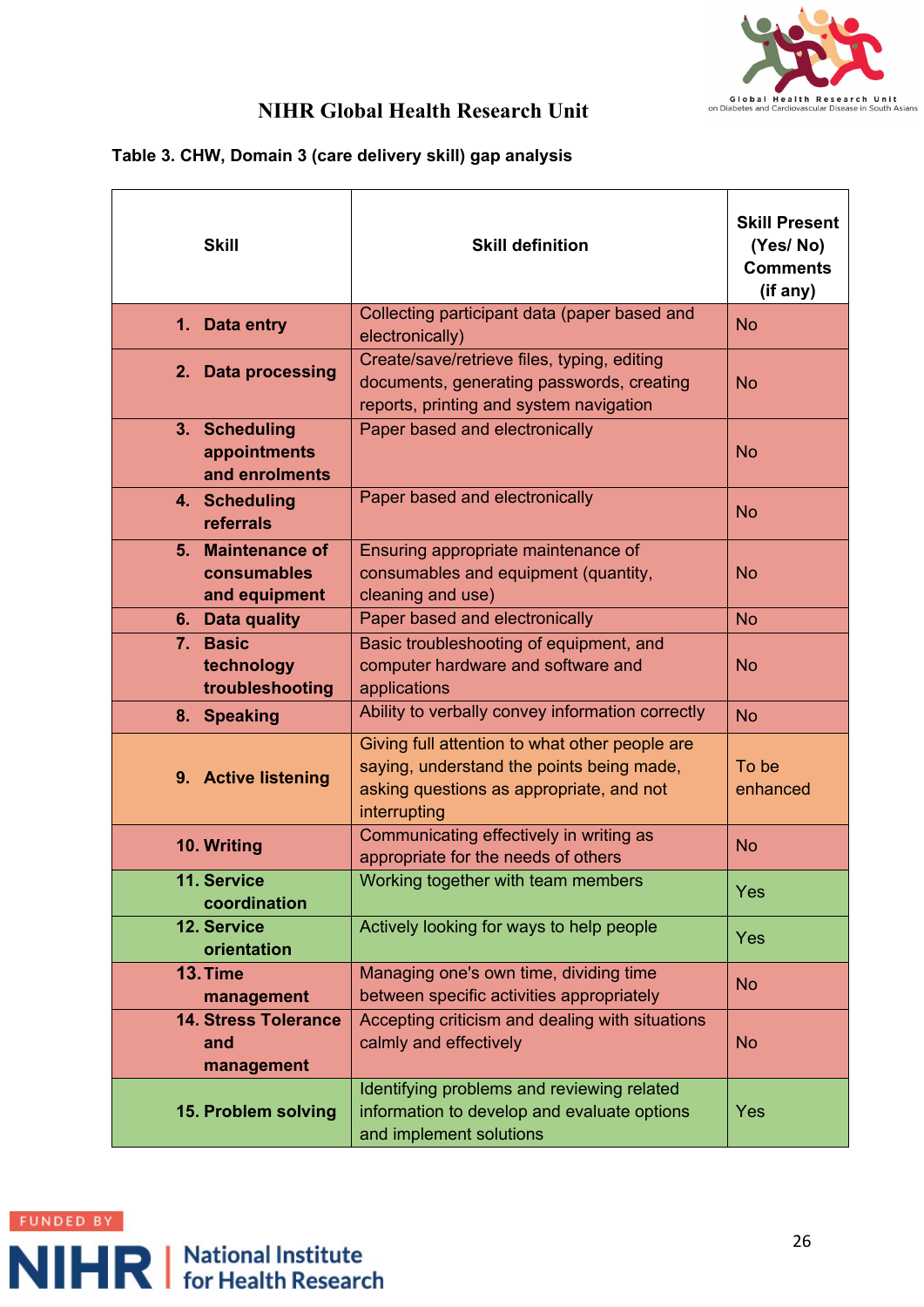

| <b>16. Cultural</b><br>competence                 | Having an awareness of others' views and<br>cultures                                    | <b>No</b> |
|---------------------------------------------------|-----------------------------------------------------------------------------------------|-----------|
| 17. Knowledge of<br>equipment and<br>procedures   | Ability to use equipment appropriately and well<br>versed with all operating procedures | <b>No</b> |
| 18. Protection of<br>people, data and<br>property | Well versed with the procedures of safeguarding<br>data, people and property            | lNo       |

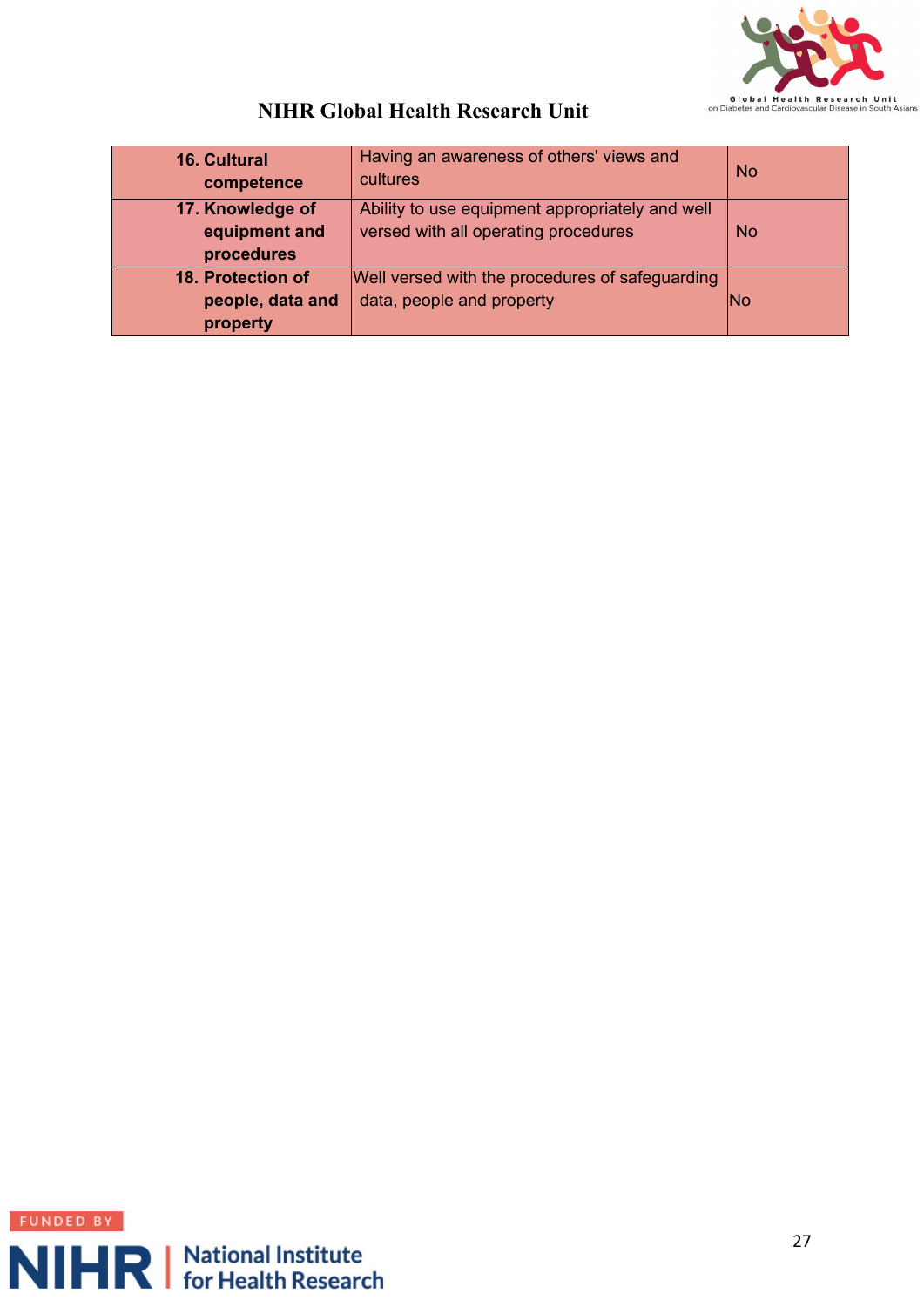

**Appendix B.** AHP Result gap analysis of skills and knowledge for Domains1- 3.

The list of skills that have been colour coded as the following:

| <b>Skill Present</b>         | Green  |
|------------------------------|--------|
| Skill Absent                 | Red    |
| Skill to be enhanced/adapted | Orange |

#### **Table 1. AHP, Domain 1 (knowledge and clinical skill) gap analysis**

| <b>Topic</b>                                    | Knowledge/skill                                                                                                                                                                                                                                                                                                                       | <b>Skill Present</b><br>(Yes/No)<br><b>Comments</b><br>(if any) |
|-------------------------------------------------|---------------------------------------------------------------------------------------------------------------------------------------------------------------------------------------------------------------------------------------------------------------------------------------------------------------------------------------|-----------------------------------------------------------------|
|                                                 | <b>Background knowledge</b>                                                                                                                                                                                                                                                                                                           |                                                                 |
|                                                 | Purpose: To have a comprehensive understanding of the<br>following topics with the aim to provide culturally appropriate<br>health education and information and navigate participants<br>through the health care system by providing assistance with<br>enrolment and referrals to ensure that people get the<br>services they need. |                                                                 |
| Non-<br>communicable<br><b>Diseases</b>         | 1.1 Definition and characteristics (common symptoms) of<br>each type                                                                                                                                                                                                                                                                  | Yes                                                             |
| <b>T2D and CVD</b>                              | 1.2 Definition, complications and early identification of<br>complications                                                                                                                                                                                                                                                            | Yes                                                             |
| <b>T2D and CVD</b><br>risk factors              | 1.3 Risk factors and their identification (behavioural:<br>smoking, alcohol consumption, physical activity and clinical:<br>BMI, BP, and shortness of breath, blurred vision, swelling of<br>feet, non-healing wounds)                                                                                                                | Yes                                                             |
| <b>T2D and CVD</b><br>symptoms                  | 1.4 Diagnosis (Identification of symptoms and<br>investigations), lifestyle modification measures and<br>prevention of complications                                                                                                                                                                                                  | Yes                                                             |
| <b>Public</b><br><b>Healthcare</b><br>system    | 1.5 Organisation of the Public Healthcare system and how to<br>navigate through it                                                                                                                                                                                                                                                    | Yes                                                             |
| <b>Public</b><br><b>Healthcare</b><br>workforce | 1.6 Roles and functions of Allied Health professionals                                                                                                                                                                                                                                                                                | Yes                                                             |
| <b>Community</b><br>mobilisation                | 1.7 Community mobilisation and encouraging participation                                                                                                                                                                                                                                                                              | <b>No</b>                                                       |
| <b>T2D and CVD</b><br><b>Guidelines</b>         | 1.8 Up-to date recommendations based on evidence-based<br>guidelines                                                                                                                                                                                                                                                                  | Yes                                                             |
| <b>Continuous</b><br>medical<br>education       | 1.9 Up-to-date knowledge of precise measurement<br>techniques (equipment and process)                                                                                                                                                                                                                                                 | Yes                                                             |
| <b>Medical record</b><br>keeping                | 1.10 Recording measurements in correct units                                                                                                                                                                                                                                                                                          | To be<br>enhanced                                               |

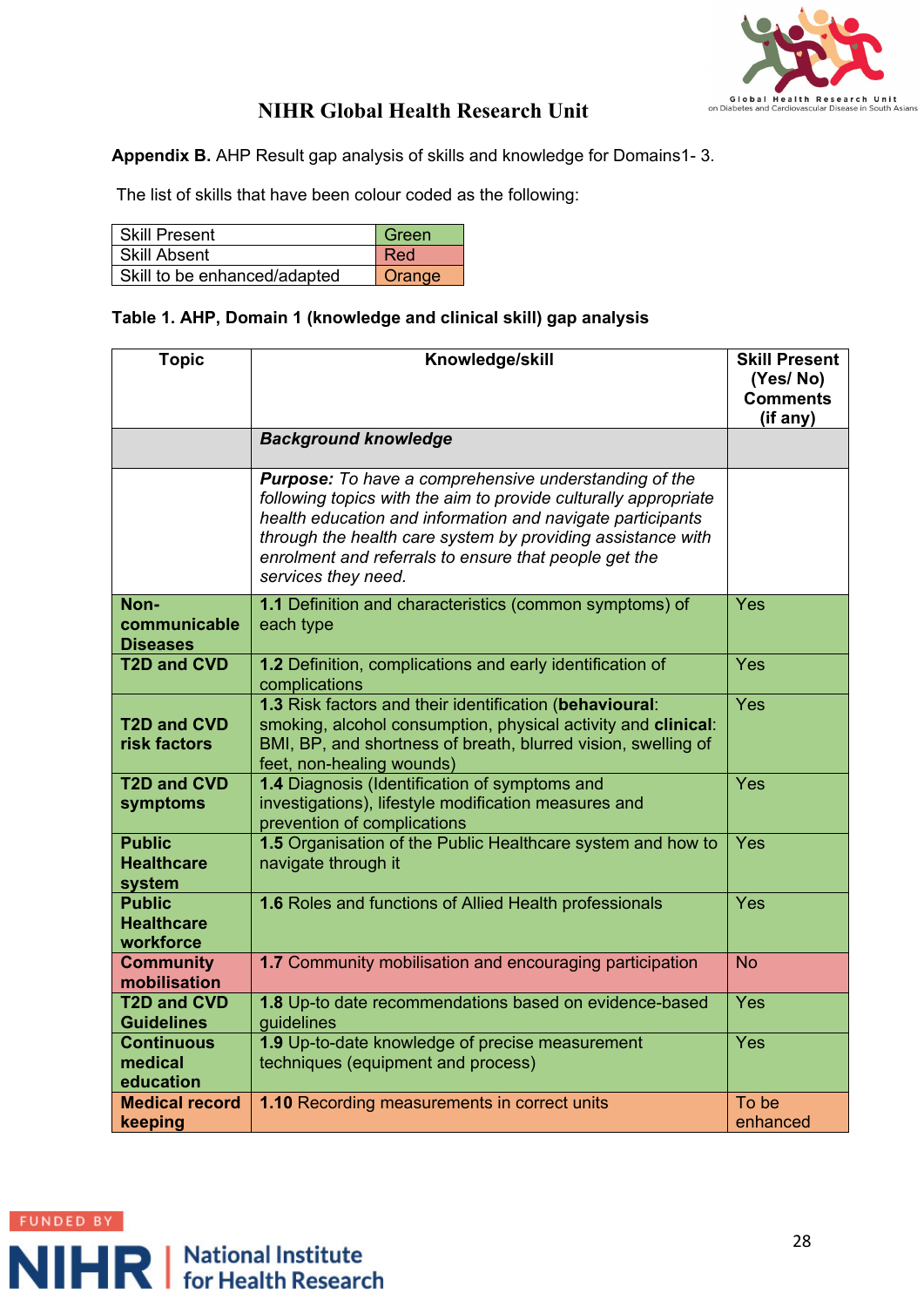

| <b>Capacity</b>                              | 1.11 Health awareness amongst community members and                                                                            | <b>No</b>         |
|----------------------------------------------|--------------------------------------------------------------------------------------------------------------------------------|-------------------|
| building                                     | organising educational and teaching activities which will                                                                      |                   |
|                                              | benefit the Community Health Workers                                                                                           |                   |
|                                              | 2. Measurement and ranges                                                                                                      |                   |
|                                              |                                                                                                                                |                   |
|                                              | <b>Purpose:</b> To administer health screening tests relating to                                                               |                   |
|                                              | T2D and CVD, interpret results and have the ability to                                                                         |                   |
|                                              | identify the need for referral if test values do not fall within<br>the normal range.                                          |                   |
| <b>Blood</b>                                 | 2.1 Measure and interpret accurately                                                                                           | Yes               |
| pressure                                     |                                                                                                                                |                   |
| <b>Height</b>                                | 2.2 Measure and interpret accurately                                                                                           | Yes               |
| Weight                                       | 2.3 Measure and interpret accurately                                                                                           | Yes               |
| <b>Body Mass</b>                             | 2.4 Calculate and interpret accurately                                                                                         | Yes               |
| <b>Index</b>                                 |                                                                                                                                |                   |
| <b>Blood Glucose</b>                         | 2.5 Administer test and interpret results accurately                                                                           | Yes               |
| <b>Total</b><br><b>Cholesterol</b>           | 2.6 Administer test and interpret results accurately                                                                           | <b>Yes</b>        |
|                                              | 3. Risk stratification                                                                                                         |                   |
|                                              | <b>Purpose:</b> To have the ability to stratify participants                                                                   |                   |
|                                              | according to their T2D and CVD risk status (low, high or                                                                       |                   |
|                                              | disease) and use this information to direct care and improve                                                                   |                   |
|                                              | participants' overall health outcomes.                                                                                         |                   |
| <b>T2D and CVD</b><br>risk status            | 3.1 Stratify using WHO 10 - year risk prediction chart and                                                                     | Yes               |
|                                              | identify participants' needs and provide case specific care                                                                    |                   |
|                                              | 4. Advice                                                                                                                      |                   |
|                                              | Purpose: To provide advanced level advise that specifies                                                                       |                   |
|                                              | the details of the lifestyle changes that need to be made by<br>the participant and to educate participants and their families |                   |
|                                              | on the importance of making these lifestyle changes.                                                                           |                   |
| <b>Blood</b>                                 | 4.1 Salt and oil reduction with specified amount and discuss                                                                   | Yes               |
| pressure                                     | benefits and adverse effects                                                                                                   |                   |
| <b>Body Mass</b>                             | 4.2 Adequate and timely weight reduction and discuss                                                                           | Yes               |
| <b>Index and</b>                             | benefits and adverse effects                                                                                                   |                   |
|                                              |                                                                                                                                |                   |
| weight                                       |                                                                                                                                |                   |
| management                                   |                                                                                                                                |                   |
| <b>Fasting Blood</b><br><b>Glucose (FBG)</b> | 4.3 Advise for HbA1c test and discuss benefits and adverse                                                                     | To be<br>enhanced |
| <b>Cholesterol</b>                           | effects of poor control and neglect<br>4.5 Limiting the amount of oil consumed per person per                                  | Yes               |
|                                              | month and discuss benefits and adverse effects                                                                                 |                   |
| <b>Smoking</b>                               | 4.6 Discuss adverse effects of active and passive smoking                                                                      | <b>Yes</b>        |
|                                              | and benefits of smoking cessation                                                                                              |                   |
| <b>Alcohol</b>                               | 4.7 Limit consumption, daily unit allowance and discuss                                                                        | <b>No</b>         |
| <b>Fruits and</b>                            | adverse effects and benefits of limited intake<br>4.8 Increase intake by amount/day, specify types of fruits                   | <b>Yes</b>        |
| vegetables                                   | and vegetables to be eaten, discuss healthier recipes and                                                                      |                   |
|                                              | discuss benefits e.g. targets obesity, antioxidants, healthy                                                                   |                   |
| <b>Physical</b>                              | for heart and low glycaemic<br>4.10 Increase and specify types of exercise and specific time                                   | <b>Yes</b>        |

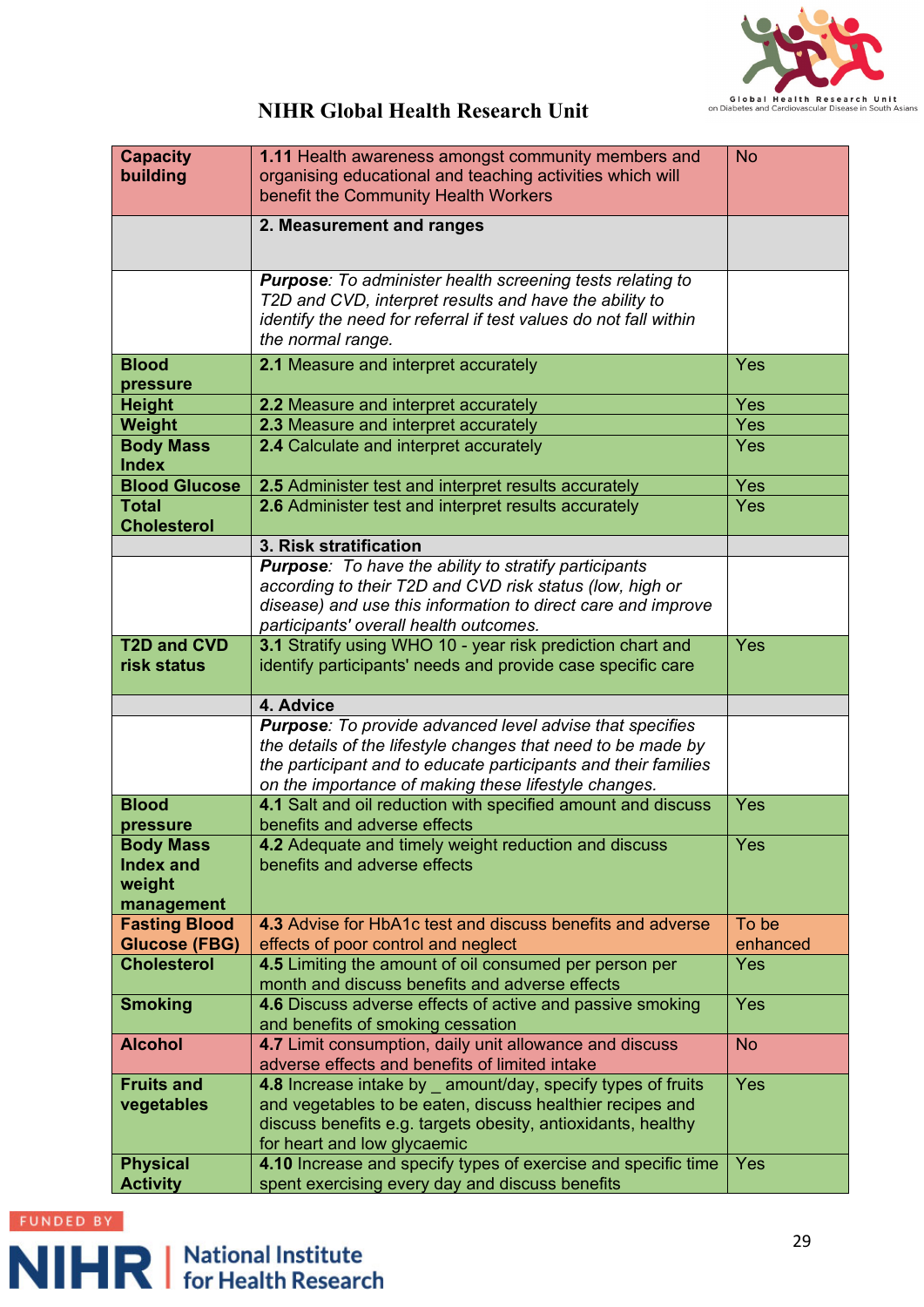

|                 | 5. Follow-up                                                                                                                                                                                                                                                                   |     |
|-----------------|--------------------------------------------------------------------------------------------------------------------------------------------------------------------------------------------------------------------------------------------------------------------------------|-----|
|                 | <b>Purpose:</b> To evaluate the current health condition of<br>participants by re-taking measurements and re-assessing<br>their health risk. The follow up protocol will guide the<br>participant to appropriate care and ensure that preventative<br>measures can be applied. |     |
| <b>Protocol</b> | 5.1 Adhere-escalate as per the protocol                                                                                                                                                                                                                                        | Yes |

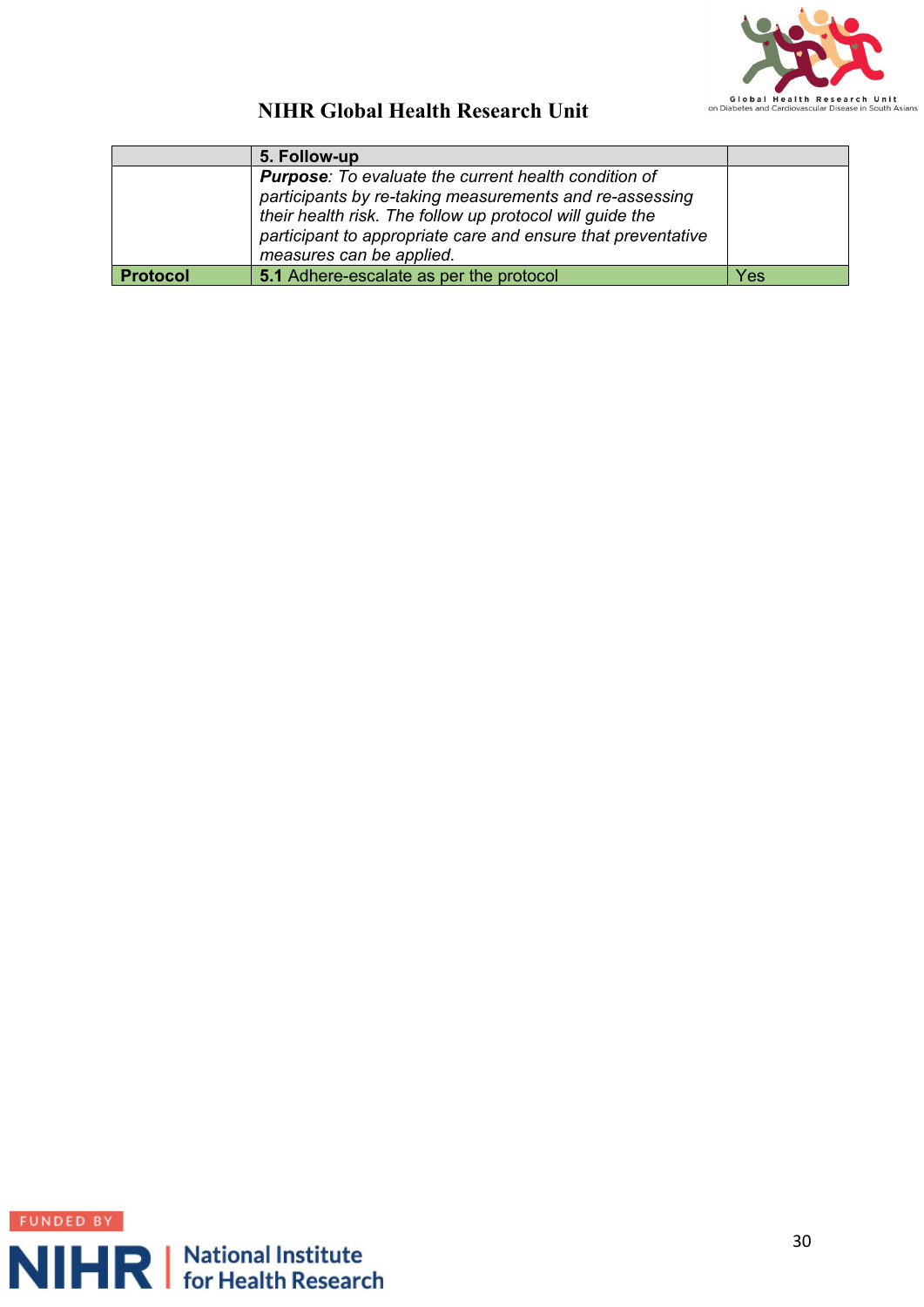

#### **Table 2. AHP, Domain 2 (life-style intervention and behaviour change skill) gap analysis**

|                | <b>Skill label</b>      | <b>Skill Definition</b>                                                                                                | <b>Skill Present</b>                 |
|----------------|-------------------------|------------------------------------------------------------------------------------------------------------------------|--------------------------------------|
|                |                         |                                                                                                                        | (Yes/No)                             |
|                |                         |                                                                                                                        | <b>Comments (if</b>                  |
|                |                         |                                                                                                                        | any)                                 |
|                | 1. Goals and            | Techniques that help people to set goals for their                                                                     | Needs to be                          |
|                | planning                | behaviour or for an outcome of the behaviour (e.g.                                                                     | enhanced to be                       |
|                |                         | weight loss) and plan how these goals will be met.                                                                     | applicable to all                    |
|                |                         | Action plans include a description of what will happen in<br>what situation or at what time: how often it will happen, | lifestyle<br>behaviours              |
|                |                         | for how long, and where it will take place. Behaviour                                                                  |                                      |
|                |                         | goals are reviewed in the light of experience and further                                                              |                                      |
|                |                         | plans are made according to past progress.                                                                             |                                      |
|                |                         |                                                                                                                        |                                      |
| 2 <sub>1</sub> | <b>Feedback and</b>     | A specific behaviour (e.g. alcoholic drinks consumed) or No                                                            |                                      |
|                | monitoring              | outcome (e.g. changes in weight following changes to                                                                   |                                      |
|                |                         | diet) is recorded. The person trying to change their                                                                   |                                      |
|                |                         | behaviour is given feedback on the recorded behaviour                                                                  |                                      |
|                |                         | or outcomes.                                                                                                           |                                      |
|                | 3. Social support       | Social support involves friends, relatives, or colleagues                                                              | No                                   |
|                |                         | providing support for people who want to change their                                                                  |                                      |
|                |                         | behaviour.                                                                                                             |                                      |
|                |                         |                                                                                                                        |                                      |
|                | 4. Shaping<br>knowledge | Providing information to increase knowledge on a<br>healthy lifestyle.                                                 | <b>Needs to be</b><br>enhanced to be |
|                |                         |                                                                                                                        | applicable to all                    |
|                |                         |                                                                                                                        | lifestyle                            |
|                |                         |                                                                                                                        | behaviours                           |
|                |                         |                                                                                                                        |                                      |
| 5 <sub>1</sub> | <b>Natural</b>          | Providing information about the consequences of the                                                                    | Needs to be                          |
|                | consequences            | outcomes that happen as a result of behaviour.                                                                         | enhanced to be                       |
|                |                         |                                                                                                                        | applicable to all                    |
|                |                         |                                                                                                                        | lifestyle<br>behaviours              |
|                |                         |                                                                                                                        |                                      |
|                | 6. Comparison of        | Provide comparative data (standard behaviour, person's No                                                              |                                      |
|                | behaviour               | own past behaviour, others' behaviour).                                                                                |                                      |
|                |                         |                                                                                                                        |                                      |
|                |                         |                                                                                                                        |                                      |
|                | 7. Repetition and       | Prompt repetition of the behaviour in the same context                                                                 | No                                   |
|                | substitution            | repeatedly so that the context elicits the behaviour and                                                               |                                      |
|                |                         | prompts substitution of the unwanted behaviour with a                                                                  |                                      |
|                |                         | wanted or neutral behaviour.                                                                                           |                                      |
|                | 8. Reward and           | Minimise a person's threats and maximise their rewards No                                                              |                                      |
|                | threat                  | in regard to a specific behaviour.                                                                                     |                                      |
|                |                         |                                                                                                                        |                                      |
| 9.             | <b>Regulation</b>       | Facilitate the performance of the behaviour by teaching                                                                | <b>No</b>                            |
|                |                         | methods to increase the frequency and/or intensity of                                                                  |                                      |
|                |                         | the behaviour.                                                                                                         |                                      |

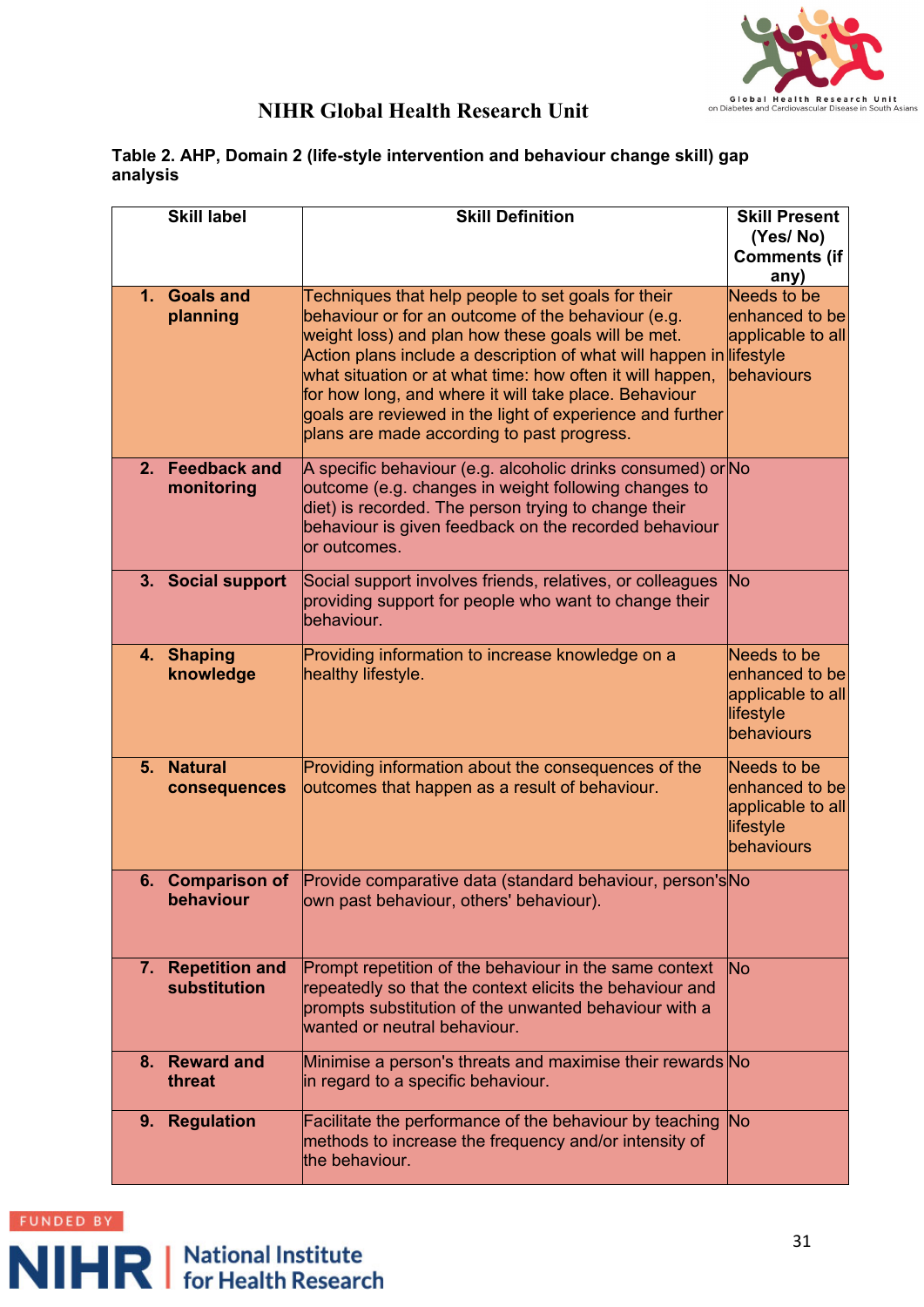

| <b>10. Antecedents</b>               | Provide information about antecedents (e.g. social and<br>environmental situations and events, emotions,<br>cognitions) that reliably predict performance of the<br>behaviour. | <b>No</b> |
|--------------------------------------|--------------------------------------------------------------------------------------------------------------------------------------------------------------------------------|-----------|
| 11. Identity                         | Integrate the behaviour with the identity of the person.<br>The behaviour becomes robust to change because it is<br>so closely linked to central self-views.                   | lNo.      |
| 12. Self-belief                      | Instil confidence in one's own abilities or judgment to<br>change a behaviour.                                                                                                 | <b>No</b> |
| <b>13. Associations</b>              | Introduce or define environmental or social stimulus<br>with the purpose of prompting or cueing the behaviour.                                                                 | lNo       |
| 14. Comparison of<br>outcomes        | Comparing the different outcomes in favour or against<br>the behaviour.                                                                                                        | lNo.      |
| <b>15. Scheduled</b><br>consequences | The withdrawal of something valued if an unwanted<br>behaviour is performed.                                                                                                   | lNo       |
| <b>16. Covert learning</b>           | Learning about a behaviour using only mental<br>processes e.g. visualising, predicting, inferring.                                                                             | <b>No</b> |

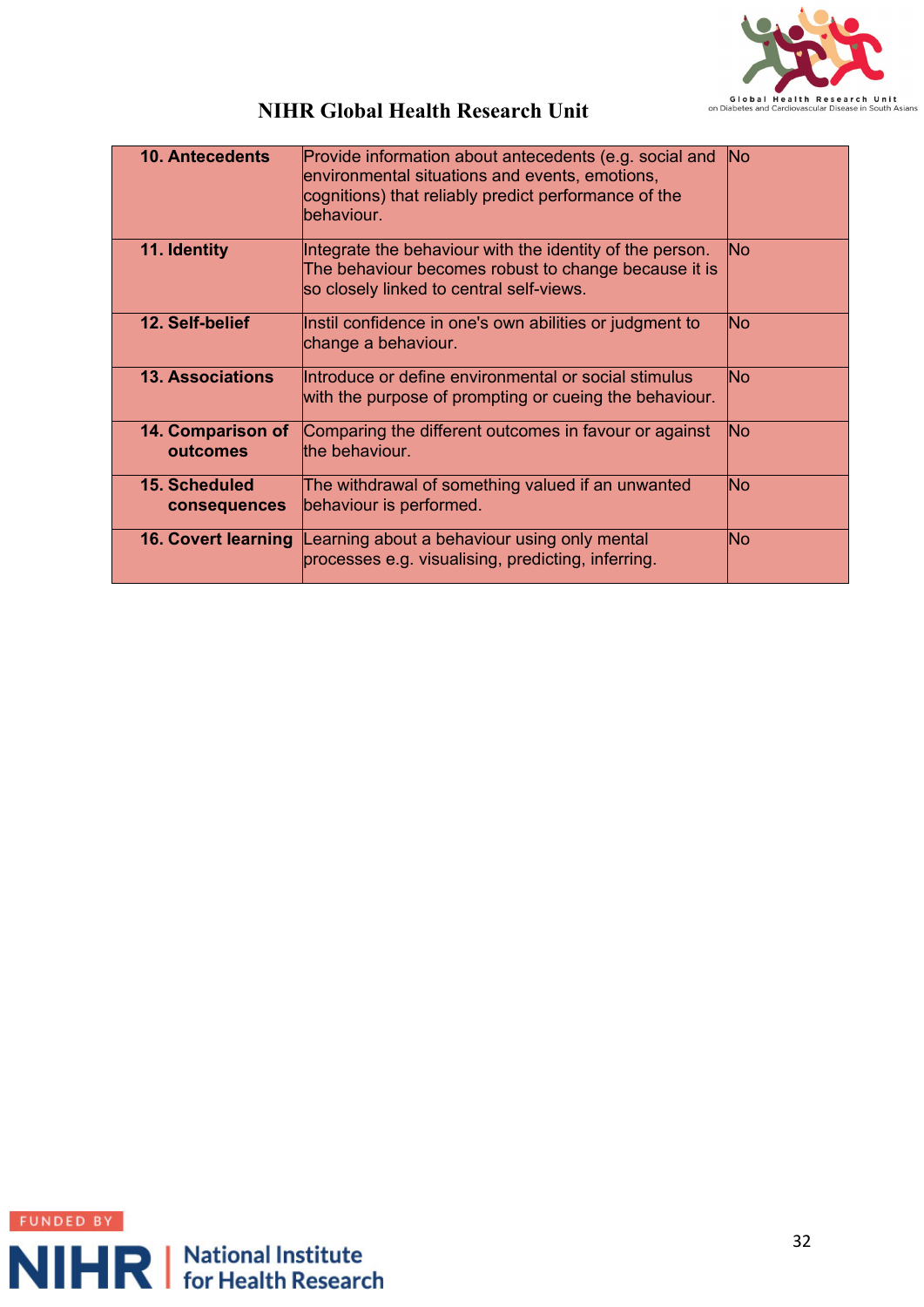

#### **Table 3. AHP, Domain 3 (care delivery skill) gap analysis**

| <b>Skill</b>                                      | <b>Skill definition</b>                                                                                                                                 | <b>Skill Present</b><br>(Yes/No)<br><b>Comments</b><br>(if any) |
|---------------------------------------------------|---------------------------------------------------------------------------------------------------------------------------------------------------------|-----------------------------------------------------------------|
| 1. Data entry                                     | Collecting participant data (paper based and<br>electronically)                                                                                         | <b>No</b>                                                       |
| 2. Data<br>processing                             | Create/save/retrieve files, typing, editing<br>documents, generating passwords, creating<br>reports, printing and system navigation                     | <b>No</b>                                                       |
| 3. Scheduling<br>appointments<br>and enrolments   | Paper based and electronically                                                                                                                          | <b>No</b>                                                       |
| 4. Scheduling<br>referrals                        | Paper based and electronically                                                                                                                          | <b>No</b>                                                       |
| 5. Maintenance of<br>consumables<br>and equipment | Ensuring appropriate maintenance of<br>consumables and equipment (quantity, cleaning<br>and use)                                                        | <b>No</b>                                                       |
| 6. Data quality                                   | Paper based and electronically                                                                                                                          | <b>No</b>                                                       |
| 7. Data<br>monitoring                             | Proactively reviewing and evaluating your data<br>to ensure that it is fit for purpose                                                                  | <b>No</b>                                                       |
| 8. Basic<br>technology<br>troubleshooting         | Basic troubleshooting of equipment, and<br>computer hardware and software and<br>applications                                                           | <b>No</b>                                                       |
| 9. Speaking                                       | Ability to verbally convey information correctly                                                                                                        | <b>No</b>                                                       |
| <b>10. Active listening</b>                       | Giving full attention to what other people are<br>saying, understand the points being made,<br>asking questions as appropriate, and not<br>interrupting | To be<br>enhanced                                               |
| 11. Writing                                       | Communicating effectively in writing as<br>appropriate for the needs of others                                                                          | <b>No</b>                                                       |
| 12. Service<br>coordination                       | Working together with team members                                                                                                                      | <b>Yes</b>                                                      |
| <b>13. Service</b><br>orientation                 | Actively looking for ways to help people                                                                                                                | To be<br>enhanced                                               |

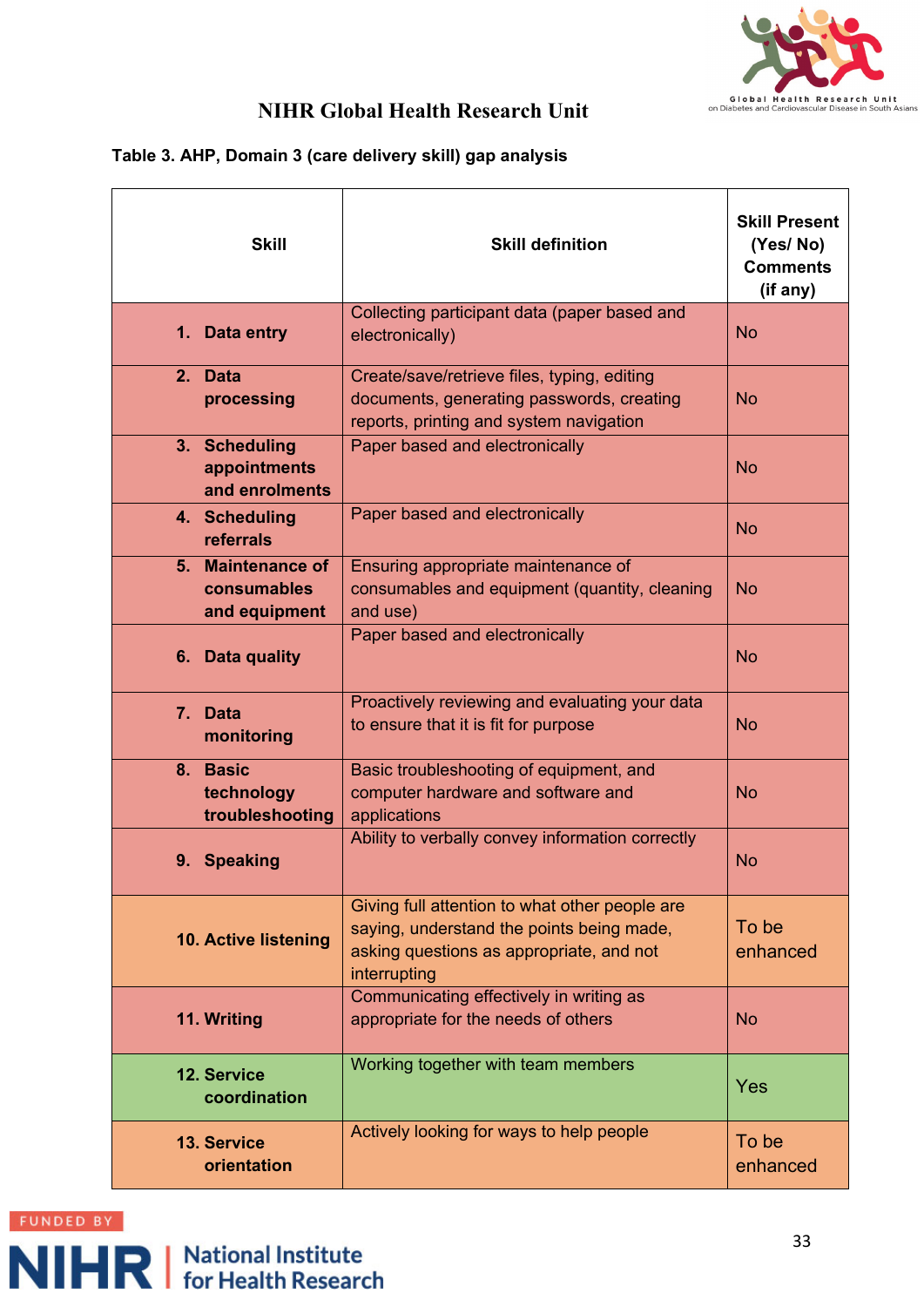

| 14. Time<br>management                            | Managing one's own time, dividing time between<br>specific activities appropriately                                  | <b>No</b>  |
|---------------------------------------------------|----------------------------------------------------------------------------------------------------------------------|------------|
| 15. Stress<br><b>Tolerance and</b><br>management  | Accepting criticism and dealing with situations<br>calmly and effectively                                            | <b>No</b>  |
| 16. Problem<br>solving                            | Identifying problems and reviewing related<br>information to develop and evaluate options and<br>implement solutions | <b>Yes</b> |
| <b>17. Cultural</b><br>competence                 | Having an awareness of others' views and<br>cultures                                                                 | <b>No</b>  |
| 18. Protection of<br>people, data<br>and property | Well versed with the procedures of safeguarding<br>data, people and property                                         | <b>No</b>  |
| 19. Knowledge of<br>equipment and<br>procedures   | Ability to use equipment appropriately and well<br>versed with all operating procedures                              | Yes        |

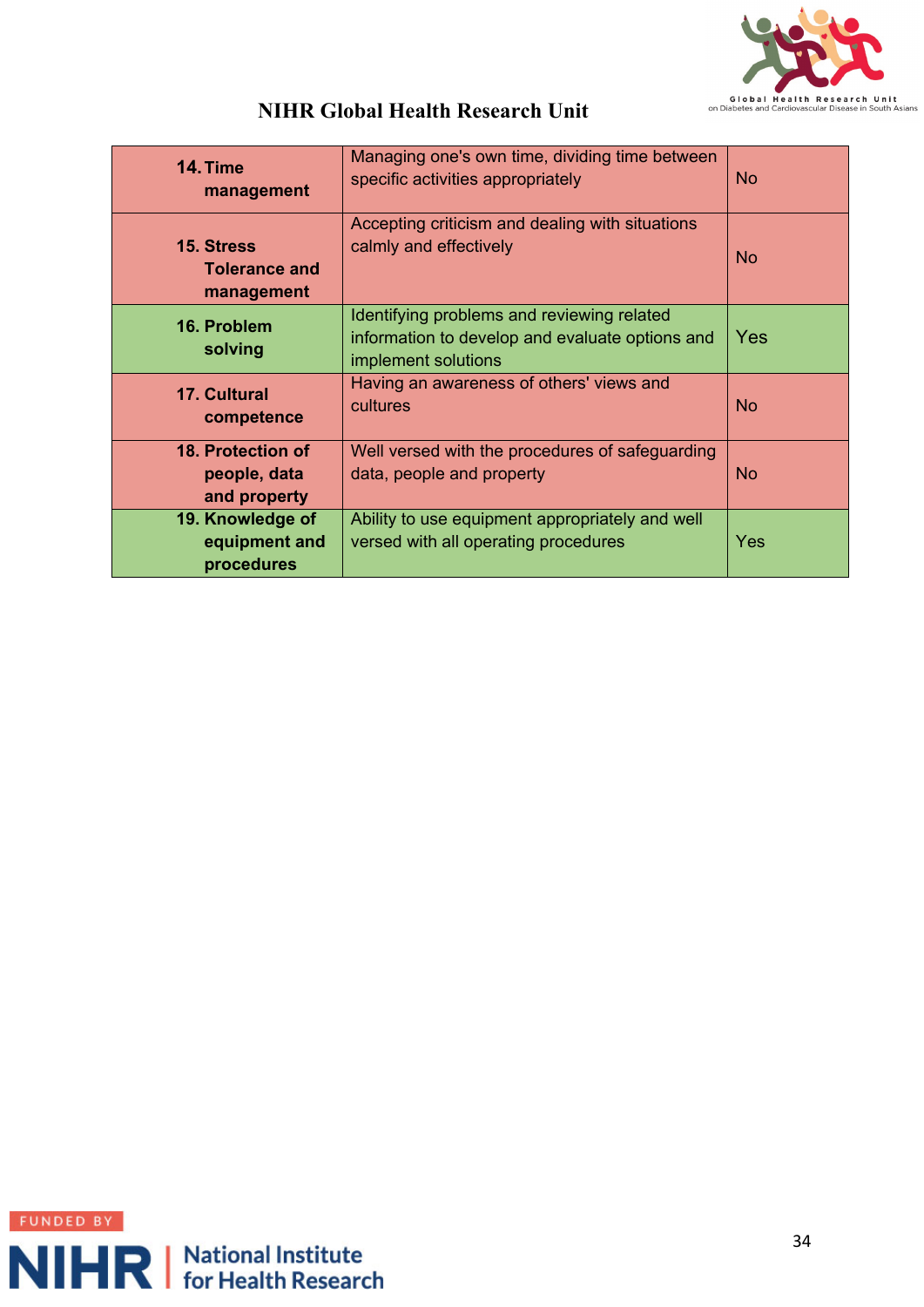

**Appendix C.** Physician Result gap analysis of skills and knowledge for Domains1- 3.

The list of skills that have been colour coded as the following:

| <b>Skill Present</b>         | Green  |
|------------------------------|--------|
| Skill Absent                 | Red    |
| Skill to be enhanced/adapted | Orange |

#### **Table 1. Physician, Domain 1 (knowledge and clinical skill) gap analysis**

| <b>Topic</b>                                    | Knowledge/skill                                                                                                                                                                                                                                                          | <b>Skill Present</b><br>(Yes/No)<br><b>Comments</b><br>(if any) |
|-------------------------------------------------|--------------------------------------------------------------------------------------------------------------------------------------------------------------------------------------------------------------------------------------------------------------------------|-----------------------------------------------------------------|
|                                                 | <b>Background knowledge</b>                                                                                                                                                                                                                                              |                                                                 |
|                                                 | Purpose: To provide effective and efficient T2D and CVD<br>management, culturally appropriate health education and<br>information to prevent T2D and CVD in the community,<br>establish an effective referral mechanism and assist in<br>capacity building of PHC teams. |                                                                 |
| Non-<br>communicable<br><b>Diseases</b>         | 1.1 Burden at global and national level                                                                                                                                                                                                                                  | To be<br>enhanced                                               |
| <b>T2D and CVD</b>                              | 1.2 Burden at global and national level                                                                                                                                                                                                                                  | To be<br>enhanced                                               |
| <b>T2D and CVD</b><br>risk factors              | 1.3 Screening for risk factors (T2D: pedal pulse, sensation<br>on the foot, RBS, regular and retina check CVD: BP and<br>ECG)                                                                                                                                            | To be<br>enhanced                                               |
| <b>T2D and CVD</b><br>symptoms                  | 1.4 Assess symptomology of complications (e.g. burning<br>sensation of the feet)                                                                                                                                                                                         | Yes                                                             |
| <b>Public</b><br><b>Healthcare</b><br>system    | 1.5 Facilities and capabilities of health care centres                                                                                                                                                                                                                   | Yes                                                             |
| <b>Public</b><br><b>Healthcare</b><br>workforce | 1.6 Roles and functions of primary health care teams                                                                                                                                                                                                                     | Yes                                                             |
| <b>Community</b><br>mobilisation                | 1.7 Identify and target vulnerable population(s) and<br>provide effective and timely referral to specialist<br>centre/care                                                                                                                                               | <b>No</b>                                                       |
| <b>T2D and CVD</b><br><b>Guidelines</b>         | 1.8 T2D (ADA) and Hypertension (AHA) and up-to-date<br>knowledge of diagnosis, management and complications<br>and standardised care pathways                                                                                                                            | Yes                                                             |
| <b>Continuous</b><br>medical<br>education       | 1.9 Up-skill prescribing knowledge (regimens, doses and<br>side effects)                                                                                                                                                                                                 | <b>No</b>                                                       |
| <b>Medical record</b><br>keeping                | 1.10 Legible and detailed medical recording and reporting                                                                                                                                                                                                                | To be<br>enhanced                                               |

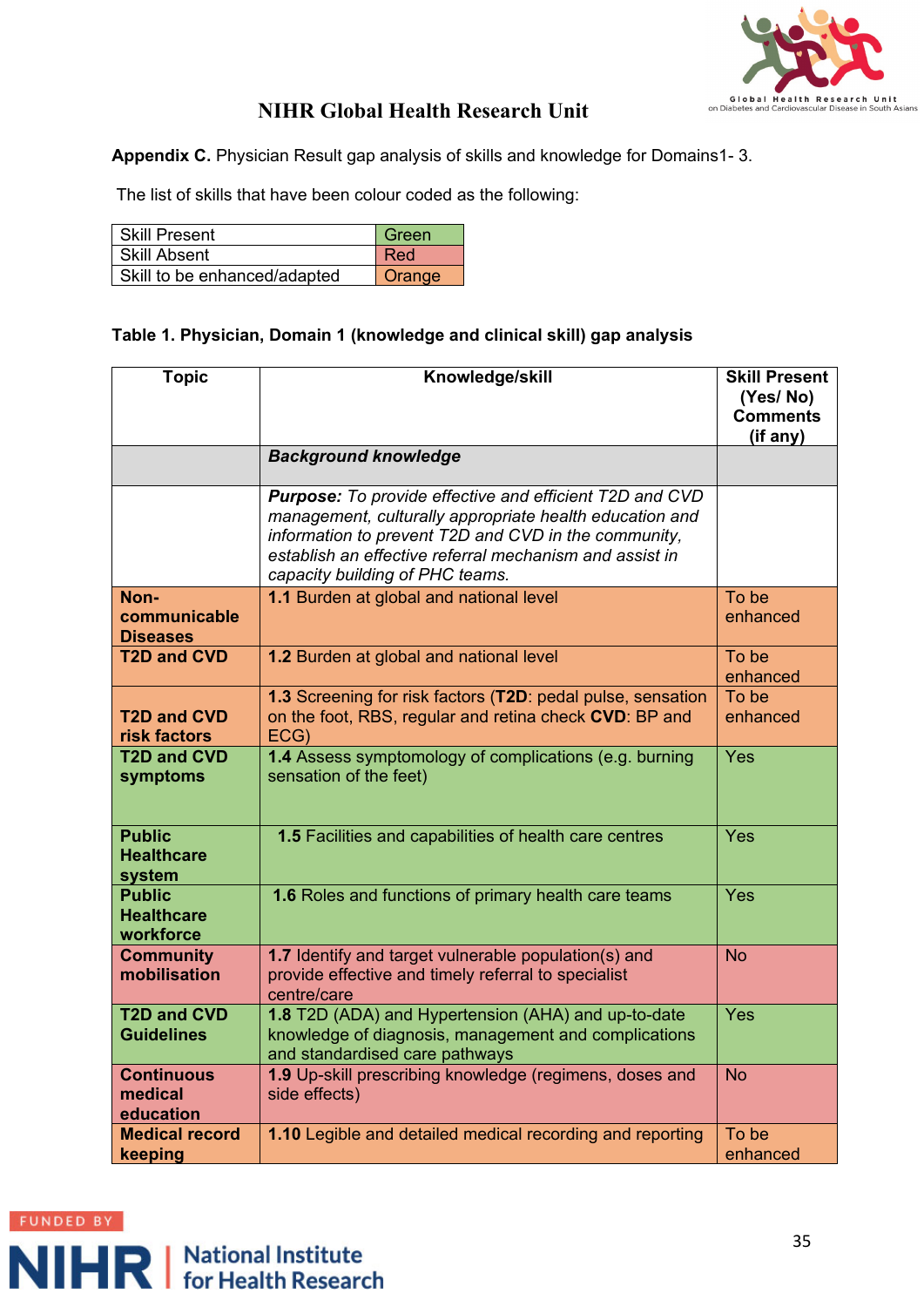

| <b>Capacity</b>       | 1.11 Engage in educational and teaching activities which        | <b>No</b>  |
|-----------------------|-----------------------------------------------------------------|------------|
| building              | will benefit PHC teams                                          |            |
|                       |                                                                 |            |
|                       |                                                                 |            |
|                       | 2. Measurement and ranges                                       |            |
|                       | <b>Purpose:</b> To Advise participant for case specific advance |            |
|                       | testing or to prescribe                                         |            |
| <b>Blood pressure</b> |                                                                 | Yes        |
|                       |                                                                 |            |
| <b>Height</b>         |                                                                 | Yes        |
| <b>Weight</b>         |                                                                 | Yes        |
| <b>Body Mass</b>      |                                                                 | Yes        |
| <b>Index</b>          |                                                                 |            |
| <b>Blood Glucose</b>  |                                                                 | Yes        |
| <b>Total</b>          |                                                                 | <b>Yes</b> |
| <b>Cholesterol</b>    |                                                                 |            |
|                       | 3. Risk stratification                                          |            |
|                       | Purpose: To have the ability to correlate medical tests         |            |
|                       | with participants' T2D and CVD risk factors to plan             |            |
|                       | adequate management and refer to specialist (if required)       |            |
| <b>T2D and CVD</b>    | 3.1 Provide case specific care, based on participants' risk     | Yes        |
|                       |                                                                 |            |
| risk status           | status                                                          |            |
|                       | 4. Advice                                                       |            |
|                       | Purpose: To provide specific e.g. Age, targeted advice.         |            |
|                       | Tailored to address individual needs e.g. prescribing           |            |
|                       | based on co-morbid conditions.                                  |            |
| <b>Blood pressure</b> |                                                                 | Yes        |
| <b>Body Mass</b>      |                                                                 | Yes        |
| <b>Index and</b>      |                                                                 |            |
| weight                |                                                                 |            |
| management            |                                                                 |            |
| <b>Fasting Blood</b>  |                                                                 | Yes        |
| <b>Glucose (FBG)</b>  |                                                                 |            |
| <b>Cholesterol</b>    |                                                                 | To be      |
|                       |                                                                 | enhanced   |
|                       |                                                                 |            |
| <b>Smoking</b>        |                                                                 | Yes        |
| <b>Alcohol</b>        |                                                                 | <b>No</b>  |
| <b>Fruits and</b>     |                                                                 | Yes        |
| vegetables            |                                                                 |            |
| <b>Physical</b>       |                                                                 | Yes        |
| <b>Activity</b>       |                                                                 |            |
|                       | 5. Follow-up                                                    |            |
|                       | Purpose: Optimisation of participant medication, and            |            |
|                       | ensuring adequate adherence to lifestyle intervention and       |            |
|                       | medication.                                                     |            |
| <b>Protocol</b>       | 5.1 Adhere-escalate as per the protocol                         | Yes        |
|                       |                                                                 |            |

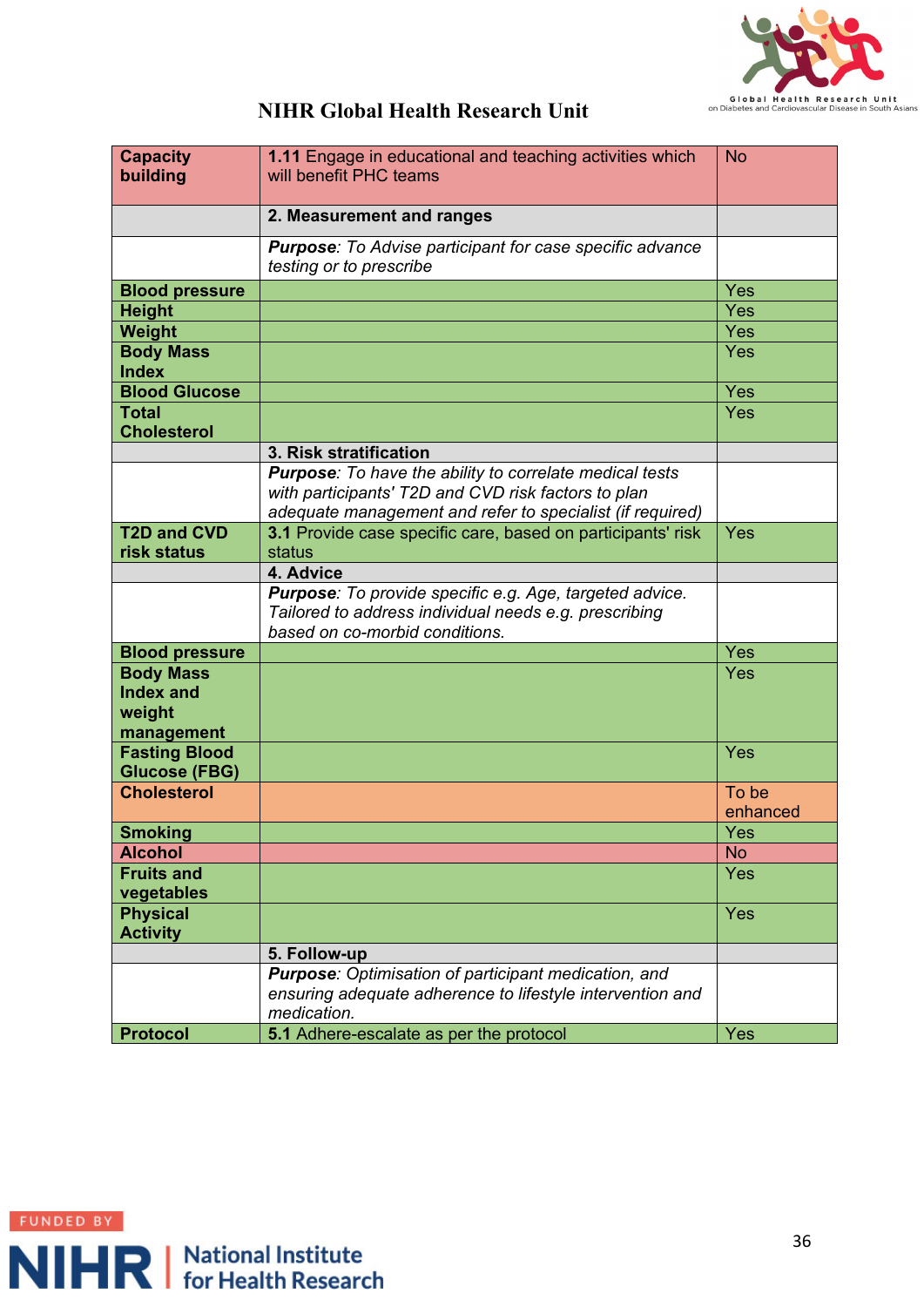

| Table 2. Physician,<br>Domain 2 (Lifestyle<br>intervention and<br>behaviour change skill)<br>gap analysis<br><b>Skill label</b> |                                       | <b>Skill Definition</b>                                                                                                                                                                                                                                                                                                                                                                                                                                                   | <b>Skill Present</b><br>(Yes/No)<br><b>Comments (if</b><br>any)               |
|---------------------------------------------------------------------------------------------------------------------------------|---------------------------------------|---------------------------------------------------------------------------------------------------------------------------------------------------------------------------------------------------------------------------------------------------------------------------------------------------------------------------------------------------------------------------------------------------------------------------------------------------------------------------|-------------------------------------------------------------------------------|
|                                                                                                                                 | 1. Goals and<br>planning              | Techniques that help people to set goals for their<br>behaviour or for an outcome of the behaviour (e.g.<br>weight loss) and plan how these goals will be met.<br>Action plans include a description of what will happen lifestyle<br>in what situation or at what time: how often it will<br>happen, for how long, and where it will take place.<br>Behaviour goals are reviewed in the light of<br>experience and further plans are made according to<br>past progress. | Needs to be<br>enhanced to be<br>applicable to all<br>behaviours              |
| $2_{-}$                                                                                                                         | <b>Feedback and</b><br>monitoring     | A specific behaviour (e.g. alcoholic drinks consumed) No<br>or outcome (e.g. changes in weight following changes<br>to diet) is recorded. The person trying to change their<br>behaviour is given feedback on the recorded<br>behaviour or outcomes.                                                                                                                                                                                                                      |                                                                               |
|                                                                                                                                 | 3. Social support                     | Social support involves friends, relatives, or<br>colleagues providing support for people who want to<br>change their behaviour.                                                                                                                                                                                                                                                                                                                                          | No                                                                            |
|                                                                                                                                 | 4. Shaping<br>knowledge               | Providing information to increase knowledge on a<br>healthy lifestyle.                                                                                                                                                                                                                                                                                                                                                                                                    | Needs to be<br>enhanced to be<br>applicable to all<br>lifestyle<br>behaviours |
| 5.                                                                                                                              | <b>Natural</b><br>consequences        | Providing information about the consequences of the<br>outcomes that happen as a result of behaviour.                                                                                                                                                                                                                                                                                                                                                                     | Needs to be<br>enhanced to be<br>applicable to all<br>lifestyle<br>behaviours |
|                                                                                                                                 | 6. Comparison of<br>behaviour         | Provide comparative data (standard behaviour,<br>person's own past behaviour, others' behaviour).                                                                                                                                                                                                                                                                                                                                                                         | No                                                                            |
| 7.                                                                                                                              | <b>Repetition and</b><br>substitution | Prompt repetition of the behaviour in the same<br>context repeatedly so that the context elicits the<br>behaviour and prompts substitution of the unwanted<br>behaviour with a wanted or neutral behaviour.                                                                                                                                                                                                                                                               | Needs to be<br>enhanced to be<br>applicable to all<br>lifestyle<br>behaviours |
| 8.                                                                                                                              | <b>Reward and</b><br>threat           | Minimise a person's threats and maximise their<br>rewards in regard to a specific behaviour.                                                                                                                                                                                                                                                                                                                                                                              | No                                                                            |
|                                                                                                                                 | 9. Regulation                         | Facilitate the performance of the behaviour by<br>teaching methods to increase the frequency and/or<br>intensity of the behaviour.                                                                                                                                                                                                                                                                                                                                        | No                                                                            |

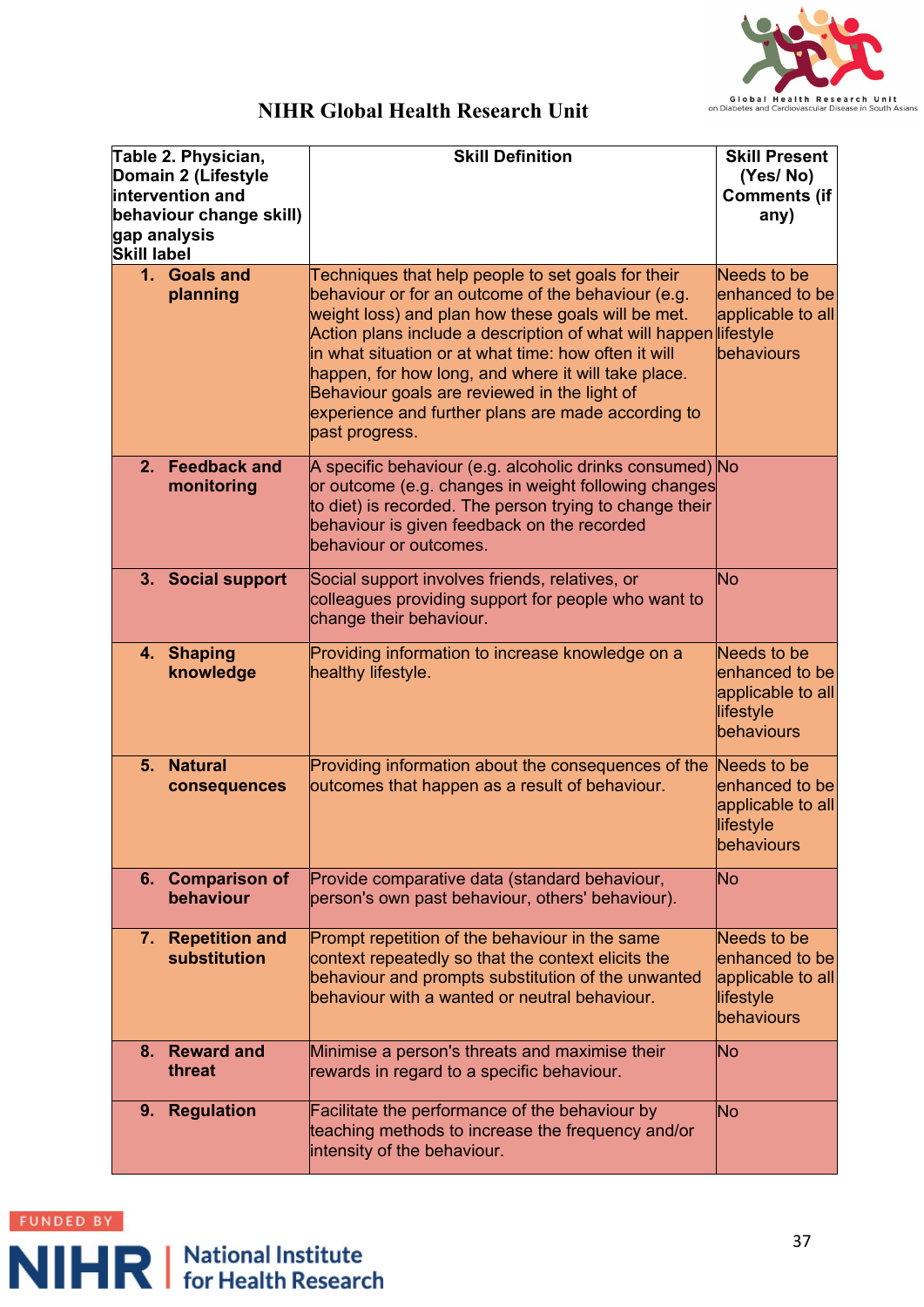

| <b>10. Antecedents</b>               | Provide information about antecedents (e.g. social<br>and environmental situations and events, emotions,<br>cognitions) that reliably predict performance of the<br>behaviour. | <b>No</b> |
|--------------------------------------|--------------------------------------------------------------------------------------------------------------------------------------------------------------------------------|-----------|
| 11. Identity                         | Integrate the behaviour with the identity of the<br>person. The behaviour becomes robust to change<br>because it is so closely linked to central self-views.                   | <b>No</b> |
| 12. Self-belief                      | Instil confidence in one's own abilities or judgment to<br>change a behaviour.                                                                                                 | No        |
| <b>13. Associations</b>              | Introduce or define environmental or social stimulus<br>with the purpose of prompting or cueing the<br>behaviour.                                                              | <b>No</b> |
| 14. Comparison of<br>outcomes        | Comparing the different outcomes in favour or<br>against the behaviour.                                                                                                        | <b>No</b> |
| <b>15. Scheduled</b><br>consequences | The withdrawal of something valued if an unwanted<br>behaviour is performed.                                                                                                   | <b>No</b> |
| <b>16. Covert learning</b>           | Learning about a behaviour using only mental<br>processes e.g. visualising, predicting, inferring.                                                                             | <b>No</b> |